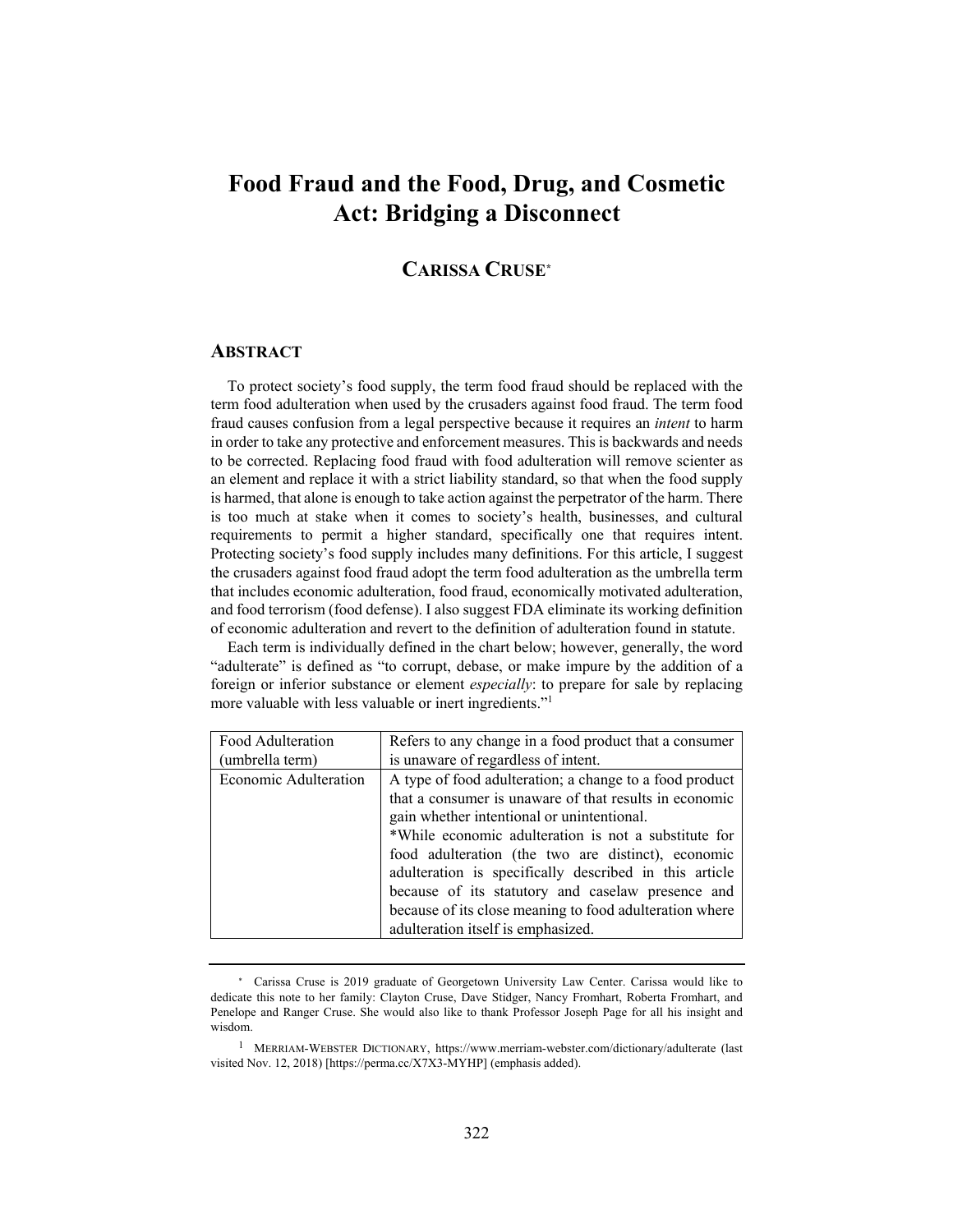| Food Fraud                             | An intentional change in a food product that a consumer<br>is unaware of with the purpose to deceive consumers -<br>whether to cause harm or to economically benefit. |
|----------------------------------------|-----------------------------------------------------------------------------------------------------------------------------------------------------------------------|
| Economically motivated<br>adulteration | An <i>intentional</i> change in a food product that a consumer<br>is unaware of for economic gain.                                                                    |
| Food terrorism<br>(food defense)       | The intentional change in a food product that a<br>consumer is unaware of to cause intentional harm on<br>consumers.                                                  |

#### **INTRODUCTION**

In 2013, the United Kingdom and Ireland recalled ten million pounds of hamburger marketed as "100% beef" when nearly one-third of the hamburger supply consisted of horsemeat; this event was aptly referred to as "Horsegate."2 Environment Secretary Owen Paterson stated that evidence suggested this was not accidental but instead a result of "either criminal activity or gross negligence," and one supply chain victim stated this was even possibly "a serious case of fraud" targeting suppliers and consumers economically.<sup>3</sup> "Horsegate" occurred during the recession, a time when beef prices soared and supermarkets simultaneously sought lower prices for meat products to satisfy their economy-minded customers.4 Cultural norms and attitudes in the U.K. (and the U.S.) dictate that horses are not to be eaten, and thus, the "Horsegate" incident undermined consumer confidence in supermarkets.<sup>5</sup> Customers bought and ate what they believed to be something it was not and paid more for it than they would have had they known what it was (or would not have purchased it in the first place).<sup>6</sup>

<sup>2</sup> Food Safety Authority of Ireland, *FSAI Survey Finds Horse DNA in Some Beef Burger Products*, NEW FOOD (Jan. 15, 2013), https://www.newfoodmagazine.com/news/9626/fsai-survey-finds-horse-dnain-some-beef-burger-products/ [https://perma.cc/A55L-MCYE]; James Andrews, *Horsemeat Scandal in UK and Ireland Prompts Massive* Recall, FOOD SAFETY NEWS (Jan. 28, 2013), https://www.food safetynews.com/2013/01/horse-meat-scandal-in-uk-and-ireland-prompts-massive-recall/ [https://perma.cc/CNH3-EQF9].

<sup>3</sup> Josh Levs & Per Nyberg, *Battle Over Blame After Horse Meat Found in Beef Products*, CNN (Feb. 15, 2013), https://www.cnn.com/2013/02/10/world/europe/uk-horsemeat-probe/index.html [https://perma. cc/5DWN-AD33].

<sup>4</sup> Felicity Lawrence, *Horsemeat Scandal: The Essential Guide*, THE GUARDIAN (Feb. 15, 2013), https://www.theguardian.com/uk/2013/feb/15/horsemeat-scandal-the-essential-guide-104 [https://perma.cc/C65X-P4S7].

<sup>5</sup> Tests revealed that an antibiotic administered to horses called bute, that is unfit for human consumption, was present in six percent of the tested carcasses. *See* James Gallagher, *Horsemeat Scandal: Bute Found in Eight Horse Carcasses*, BBC NEWS (Feb. 14, 2013), http://www.bbc.com/news/uk-21455419 [https://perma.cc/3PZK-5HBP]; s*ee also* European Commission, *Horse meat (2013-14)*, https://ec.europa.eu/food/safety/official\_controls/eu-co-ordinated-control-plans/horse\_meat\_en [https://perma.cc/SCM3-3YNR].

<sup>6</sup> Ben Morris, *Horsemeat Scandal: How Tastes Changed*, BBC NEWS (Jan. 14, 2014), http://www.bbc.com/news/business-25715666 [https://perma.cc/C65X-P4S7]; *Why are the British Revolted by the Idea of Horsemeat?*, BBC NEWS (Jan. 18, 2013), http://www.bbc.com/news/magazine-21043368 [https://perma.cc/FDC4-RQXZ].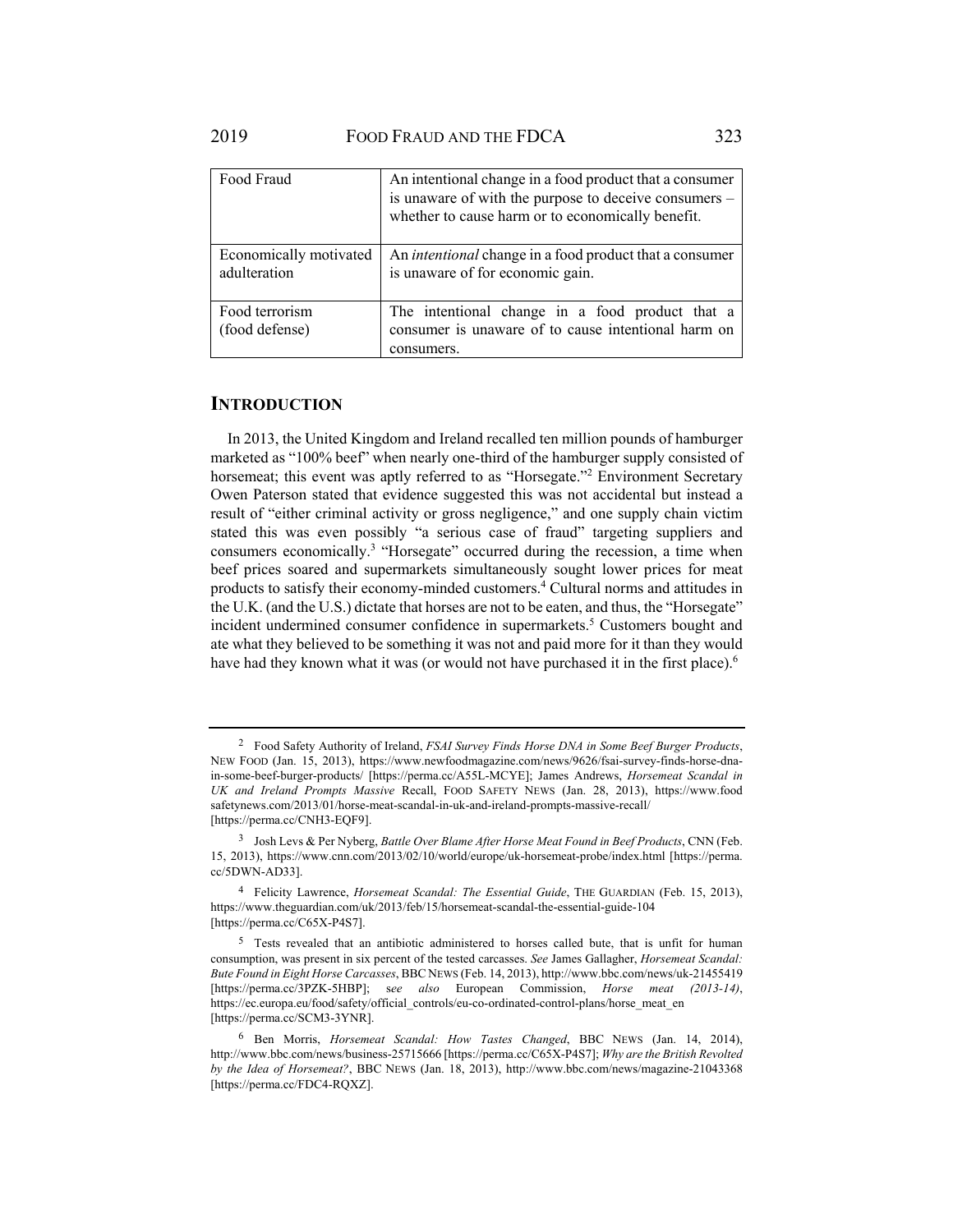Honey is often adulterated so much so that a whole new honey-like product now stocks supermarket shelves, though still labeled as pure honey.<sup>7</sup> To our ignorant palettes, this new product is a perfect imitation of pure honey because it is still sweet, but it is wholly or partially made from cheap syrups such as high fructose corn syrup or glucose.<sup>8</sup> The implications of faux honey reach far beyond ignorant palettes and a few consumers' wallets. In 2001, the United States imposed anti-dumping tariffs on China for dumping Chinese-originated honey, adulterated with fillers, on the United States market at far less than fair market value, which drove many United States beekeepers out of business or into bankruptcy.<sup>9</sup> In 2016, Homeland Security Investigations (HSI) seized 60 tons of illegally imported Chinese honey worth \$200,000.<sup>10</sup> And in 2008, Chicago HSI and the Department of Justice "convicted nine

9 Notice of Amended Final Determination of Sales at Less Than Fair Value and Antidumping Duty Order; Honey From the People's Republic of China, 66 Fed. Reg. 63,670 (Dec. 10, 2001) (to be codified at 19 C.F.R. pt. 351); News Release, U.S. Immigration and Customs Enforcement, HSI Chicago seizes nearly 60 tons of honey illegally imported from China, (May 5, 2016), https://www.ice.gov/news/releases/hsichicago-seizes-nearly-60-tons-honey-illegally-imported-china [https://perma.cc/7VQH-TEU9] [hereinafter ICE News Release]; ROTTEN, *supra* note 7. As a result, the U.S. imposed tariffs on Chinese honey at three times the price sold. *See* Notice of Amended Final Determination of Sales at Less Than Fair Value and Antidumping Duty Order; Honey From the People's Republic of China, 66 Fed. Reg. 63,670 (Dec. 10, 2001) (to be codified at 19 C.F.R. pt. 351). In response, China strategically shipped its adulterated honey to other countries such as Vietnam and Malaysia, where it was re-labeled in a way that indicated it originated from these countries and was then imported into the United States. *See* Andrew Schneider, *Asian Honey, Banned in Europe, is Flooding U.S. Grocery Shelves*, FOOD SAFETY NEWS (Aug. 15, 2011), http://www.foodsafetynews.com/2011/08/honey-laundering/-WvG\_49MvxTY [https://perma.cc/4VNU-MCA7]. This was later referred to as "honey-laundering," and these countries are now known as "puddle points." The United States knows Malaysia cannot physically produce the amount of honey they export; the honey is "puddled" in Malaysia with honey from China to be then sent to the United States. *See* Karen Everstine et al., *Economically Motivated Adulteration (EMA) of Food: Common Characteristics of EMA Incidents*, 76 J. OF FOOD PROTECTION 723, 727 (2013); ROTTEN, *supra* note 7. The Chinese-originated honey followed a "drug dealer's playbook" when tests revealed pure honey cut with added fillers. *See*  ROTTEN, *supra* note 7.

10 ICE News Release, *supra* note 9. Smugglers shipped 195 barrels of honey into the U.S. and falsely declared them as originating in Vietnam. *See* Alan Harman, *Catch the Buzz—Chinese Honey Illegally Imported, Again, Labeled as From Vietnam*, BEE CULTURE (May 20, 2016),

<sup>7</sup> According to scientific honey detection tests (one of them being the "C3 Test"), pure honey registers specific levels of carbon and amino acids. *See* Sonía Soares, *A Comprehensive Review on the Main Honey Authentication Issues: Production and Origin*, 16 COMPREHENSIVE REVS. IN FOOD SCI. & FOOD SAFETY 1072, 1072–73 (2017); ROTTEN: LAWYERS, GUNS, AND HONEY (Netflix 2018) [hereinafter ROTTEN]. These specific levels are what give honey its natural sweet taste and its medicinal properties. *See Fake Food*, GASTRO POD (June 6, 2017), https://gastropod.com/fake-food/ [https://perma.cc/Z43V-KDSS].

<sup>&</sup>lt;sup>8</sup> This new honey product does not register the same carbon and amino acid levels because it is not pure honey. Hank Campbell, *Fake Honey is a Problem and Science Can Solve It—If Government Gets Out of the Way*, AMERICAN COUNCIL ON SCIENCE AND HEALTH (Jan. 17, 2018), https://www.acsh.org/news/2018/01/17/fake-honey-problem-and-science-can-solve-it-if-government-getsout-way-12429 [https://perma.cc/8778-PWB8]; Larry Olmstead, *Exclusive Book Excerpt: Honey Is World's Third Most Faked Food*, FORBES (July 15, 2016), https://www.forbes.com/sites/larryolmsted/2016/ 07/15/exclusive-book-excerpt-honey-is-worlds-third-most-faked-food/-57cdd4614f09[https://perma.cc/ 7PL9-QWYC]. *See also* Patrick Boehler, *China's Next Food Scandal: Honey Laundering*, SOUTH CHINA MORNING POST (June 19, 2013), http://www.scmp.com/news/china/article/1264335/chinas-next-foodscandal-honey-laundering [https://perma.cc/WA4B-46H5]. Some products labeled as honey contain no honey. Today's demand for honey is at an all-time high, and it is one in which supply cannot keep pace, yet somehow, it does. In fact, when honey production dropped in the U.S. and demand increased, supply somehow also increased. *See* Kim Flottum, *Imports, Exports, Production and Consumption from 2016*, BEE CULTURE (Apr. 24, 2017), http://www.beeculture.com/u-s-honey-industry-report-2016/ [https://perma.cc/ 58AF-L2AJ]; ROTTEN*, supra* note 7.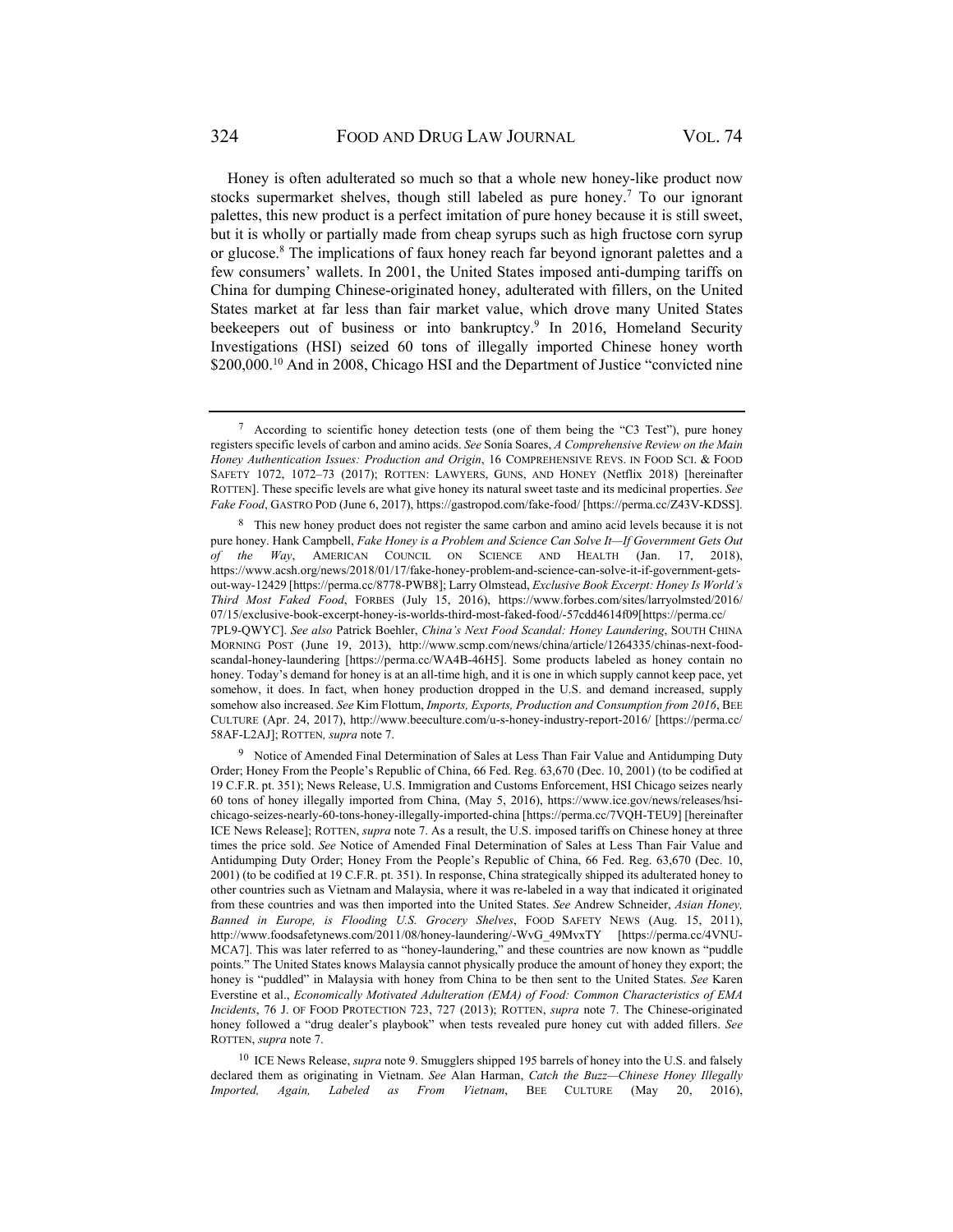individuals  $\dots$  in a series of global schemes"<sup>11</sup> in which nearly \$180 million in antidumping duties were evaded when illegally imported Chinese honey surreptitiously entered the United States honey market.12 This had a huge economic impact in the United States where many beekeepers faced economic ruin as a result of these Chinese importers' actions.13 Here, unfair competition caused serious economic harm to American enterprises.

In Italy, organized crime (popularly known as the Agromafia) acts as the conduit for nearly the entire supply chain for extra-virgin olive oil, cured meat, cheese, and wine.14 In a crackdown of what is estimated to be a \$16 billion per year industry, Italy's "FBI of Food" seized over 59,000 tons of food for poor quality and solvent and pesticide residue contamination.15 At least half of the extra-virgin olive oil bottles sold

11 ICE News Release, *supra* note 9.

12 News Release, U.S. Department of Justice U.S. Attorney's Office Northern District of Illinois, Two Companies and Five Individuals Charged With Roles In Illegal Honey Imports; Avoided \$180 Million In Anti-Dumping Duties (Feb. 20, 2013), https://www.justice.gov/usao-ndil/pr/two-companies-and-fiveindividuals-charged-roles-illegal-honey-imports-avoided-180 [https://perma.cc/ZG8Y-22RS]. The adulterated Chinese-honey contained an antibiotic (chloramphenicol) prohibited for human consumption that was traced from a German Company, Alfred L. Wolff Inc., through Russia and imported into the U.S. *See* Press Release, U.S. Department of Justice U.S. Attorney's Office Northern District of Illinois, Two Chicago Executives of German Food Firm Arrested On Federal Charges For Allegedly Conspiring to Import Honey From China Containing An Antibiotic (May 27, 2008), https://www.justice.gov/archive/ usao/iln/chicago/2008/pr0527\_02.pdf [https://perma.cc/N78V-ZCDM]. Alfred L. Wolff operated out of its Chicago office, and employees knew and intentionally sold the antibiotic infused Chinese-honey into the U.S. honey market. *See* Mike Hughlett, *New Charges in 'Honey-Laundering' Investigation*, CHICAGO TRIBUNE (May 7, 2009), http://articles.chicagotribune.com/2009-05-07/news/0905060623\_1\_honeylaundering-federal-investigators [https://perma.cc/8U5T-K72G].

13 ROTTEN, *supra* note 7. Manuka Honey, a trendy honey ripe for adulteration, touts itself as being a honey especially high in antibacterial elements. It is found only in New Zealand and is produced from the bee-pollinated Manuka bush. *See Manuka Honey*, WEBMD, https://www.webmd.com/a-to-z-guides/ manuka-honey-medicinal-uses – 1 (last visited May 6, 2018) [https://perma.cc/239P-S33U]. It is more expensive than those honeys deemed pure because of its healing properties. *See* Justina Huddleston, *Catch the Buzz—Is Trendy Superfood Manuka Honey Actually Worth Its Price Tag?*, BEE CULTURE (March 22, 2018), http://www.beeculture.com/catch-buzz-trendy-superfood-manuka-honey-actually-worth-price-tag/ [https://perma.cc/X5D4-Q2AH]. Yet, many consumers do not know about the Manuka bush or that it can only be found in New Zealand. *See* Olmstead, *supra* note 8. If the label reads "Manuka," then the consumer expects to consume true Manuka honey. If this honey is diluted, then many of those healing properties are removed as the amino acid content is lowered due to dilution. *See* ROTTEN, *supra* note 7.

14 Eric Kulisch, *Compliance 360: Italy's 'Agromafia' and Exports*, AMERICAN SHIPPER (Feb. 2, 2016), https://www.americanshipper.com/main/news/compliance-360-italys-agromafia-and-exports-62865 .aspx [https://perma.cc/7H5E-8H97]; *'Agromafia': the Italian Food Mafia*, RN BREAKFAST (Jan. 6, 2016), http://www.abc.net.au/radionational/programs/breakfast/agromafia:-the-italian-food-mafia/7070200 [https://perma.cc/9LWA-R9T2].

<sup>15</sup> In an effort to fight back against the Agromafia, Italy created a panel of food experts certified by the International Olive Oil Council to certify the authenticity of food, one of those foods being extra virgin olive oil. *See 60 Minutes: Agromafia* (CBS television broadcast Jan. 3, 2016) (transcript available at https://www.cbsnews.com/news/60-minutes-agromafia-food-fraud/) [https://perma.cc/A4JT-M5TA]. With a taste, panelists can tell whether an olive oil meets the official sixteen taste flaws and with that, whether an extra virgin olive oil is diluted with inferior products. *See* Tom Mueller, *Slippery Business: The Trade in Adulterated Olive Oil*, THE NEW YORKER (Aug. 13, 2007), https://www.newyorker.com/magazine/ 2007/08/13/slippery-business [https://perma.cc/5WJJ-UKX8]; *see also* Olive Oil Staff, *'Extra Virginity' Author, Tom Mueller, On Olive Oil*, OLIVE OIL TIMES (Nov. 27, 2015), https://www.oliveoiltimes.com/ olive-oil-basics/extra-virginity-author-tom-mueller-on-olive-oil/49827 [https://perma.cc/K25J-HPY5]. In addition to this panel, local farmers are revolting against the Agromafia all across Italy. In Sicily, one man

http://www.foodsafetynews.com/2011/08/honey-laundering/ - .WvG\_49MvxTY [https://perma.cc/Y8FW-HZN8].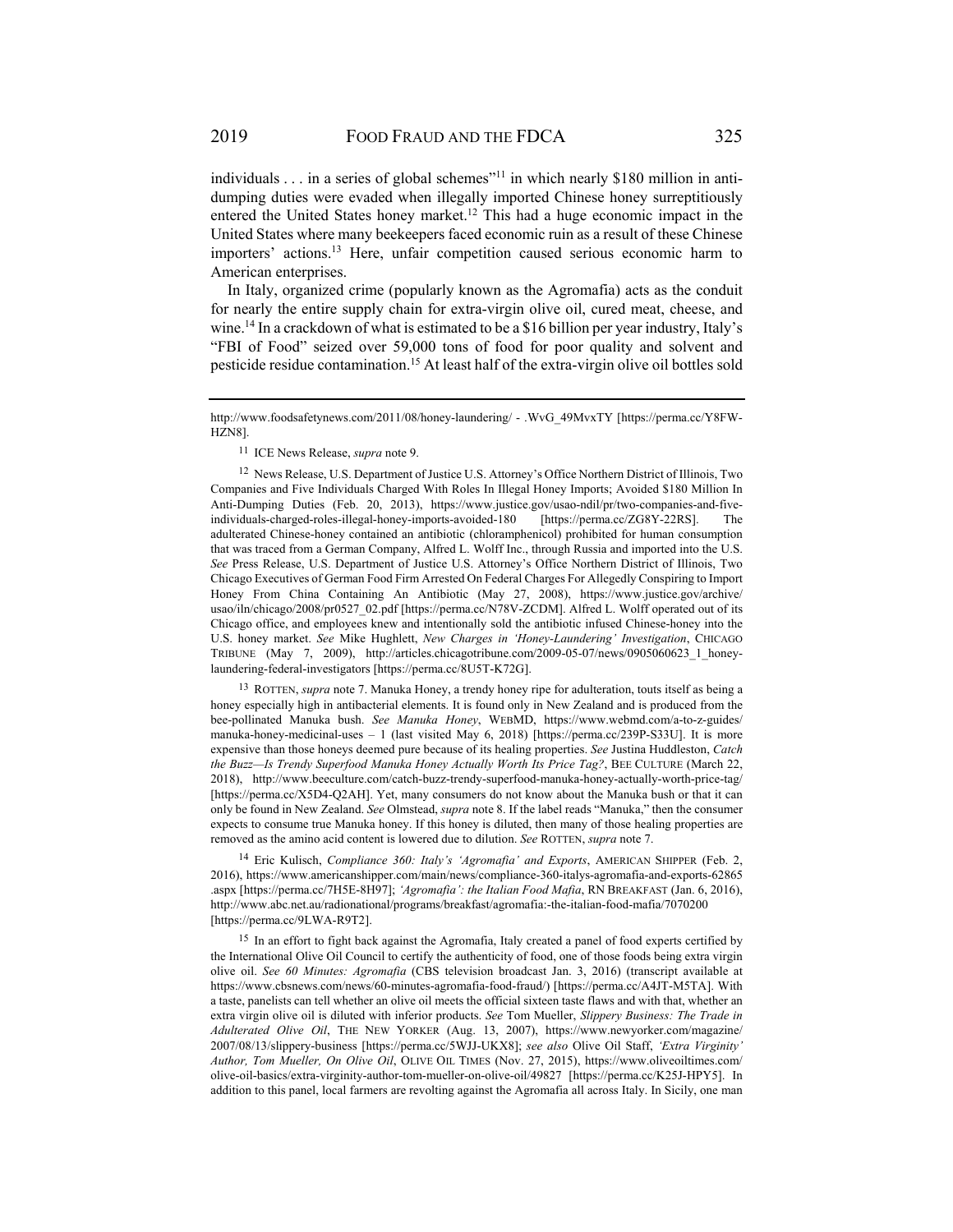in Italy's supermarkets do not meet Italy's legal grade for extra-virgin olive oil, and under United States' standards, that percentage increases to seventy-five percent to eighty percent by conservative estimates.16 Adulterated extra-virgin olive oil, as a business, is three times more profitable than selling cocaine, and it can be just as injurious to health.17 The Agromafia dilutes or cuts the pure extra-virgin olive oil and adds cheaper, inferior substitutes like sunflower seed oil, canola oil, or completely rotten or lower-grade olives, just as a drug dealer cuts pure cocaine and adds fillers.<sup>18</sup> Sometimes chlorophyll is even added to give olive oil its color.<sup>19</sup> This causes economic harm to consumers because they pay far too much for the product, and the resulting profits financially support nationwide crime syndicates.20

Seafood, another example, is often misrepresented either in its weight (with consumers paying more when sellers add extra water to the fish through a chemical process) or when sellers with supposed expensive, high-quality fish market less desirable, cheaper, or more readily available fish in its place. 21 Studies have found that

<sup>16</sup> *Don't Fall Victim to Olive Oil Fraud*, CBS NEWS (Jan. 3, 2016), https://www.cbsnews.com/ news/60-minutes-overtime-how-to-buy-olive-oil/ [https://perma.cc/CB9K-2JUZ].

<sup>17</sup> *60 Minutes: Agromafia*, *supra* note 15.

<sup>18</sup> *'Agromafia': The Italian Food Mafia*, *supra* note 14; Everstine et al., *supra* note 9; ROTTEN*, supra* note 7. *See also* Janet Rausa Fuller, *Seven Ways to Tell If Your Olive Oil is Fake*, EPICURIOUS (May 25, 2017), https://www.epicurious.com/ingredients/seven-ways-to-tell-the-difference-between-real-and-fakeolive-oil-article [https://perma.cc/6GX8-JUNF]. Pure extra virgin olive oil comes from the first press of olives and must contain no additives. *See Olive Oil Times: Extra Virgin Olive Oil*, OLIVE OIL TIMES, https://www.oliveoiltimes.com/extra-virgin-olive-oil (last visited May 7, 2018) [https://perma.cc/P9C3- TQF4]. To mask the deodorized oil from inferior blends, the Agromafia may add other oils to "give it a little color, a little flavor." One member of Italy's tasting panel stated, "It's illegal—it happens all the time." *See 60 Minutes: Agromafia*, *supra* note 15. This is likely commercial fraud as there appears to be clear intent to adulterate the food.

<sup>19</sup> Jon Henley, *How to Tell if Your Olive Oil is the Real Thing*, THE GUARDIAN (Jan. 4, 2012), https://www.theguardian.com/lifeandstyle/2012/jan/04/olive-oil-real-thing [https://perma.cc/N8B6-D7PP].

<sup>20</sup> For the consumer, these substitutions and omissions extend beyond pocketbooks; they can be life threatening especially if the consumer has a seed or nut allergy. Olive oil related deaths have already occurred. In Madrid 1981, 1,200 people died, and 25,000 people were hospitalized after ingesting what they believed to be olive oil but was instead rapeseed oil contaminated with an additive called aniline. The aniline was added to create industrial rapeseed oil which caused severe neurotoxin. *See* Interview with Tom Mueller, *The Heartbreak of Global Olive Oil Fraud—and What to Do About It*, GOOP, https://goop.com/wellness/health/the-heartbreak-of-global-olive-oil-fraud-and-what-to-do-about-it/ (last visited Mar. 31, 2019) [https://perma.cc/VE42-CGR8]; *see also* Bob Woffinden, *Cover-up*, THE GUARDIAN (Aug. 24, 2001), https://www.theguardian.com/education/2001/aug/25/research.highereducation [https:// perma.cc/62QH-8G9L].

21 Kimberly Warner et al., *Oceana Study Reveals Seafood Fraud Nationwide*, OCEANA 4, 42 (2013).

organized a 200-man local farmer's revolt; while in Calabria, farmers collectively created GOEL Bio to strike back against organized crime. GOEL Bio is a consortium of organic farmers who help farmers who have been victimized by organized crime in Calabria. *See 60 Minutes: Agromafia*, *supra*; Christopher Livesay, *'Tough Guy' Farmers Stand Up to Italian Mafia—And Win*, NPR (Sept. 10, 2016), https://www.npr.org/sections/parallels/2016/09/10/493264069/tough-guy-farmers-stand-up-to-italianmafia-and-win [https://perma.cc/GY7F-TBX8]. The Agromafia did not take well to the Sicilian revolt which threatened the \$41 million olive oil empire of a head boss in Italy, likely Matteo Messina Denaro—the boss of bosses for the Cosa Nostra. In response, the Agromafia sent a clear message to the leader of the revolt— "stay quiet" —after setting fire to his car and a portion of his home while he and his family were inside. *See 60 Minutes: Agromafia*, *supra*.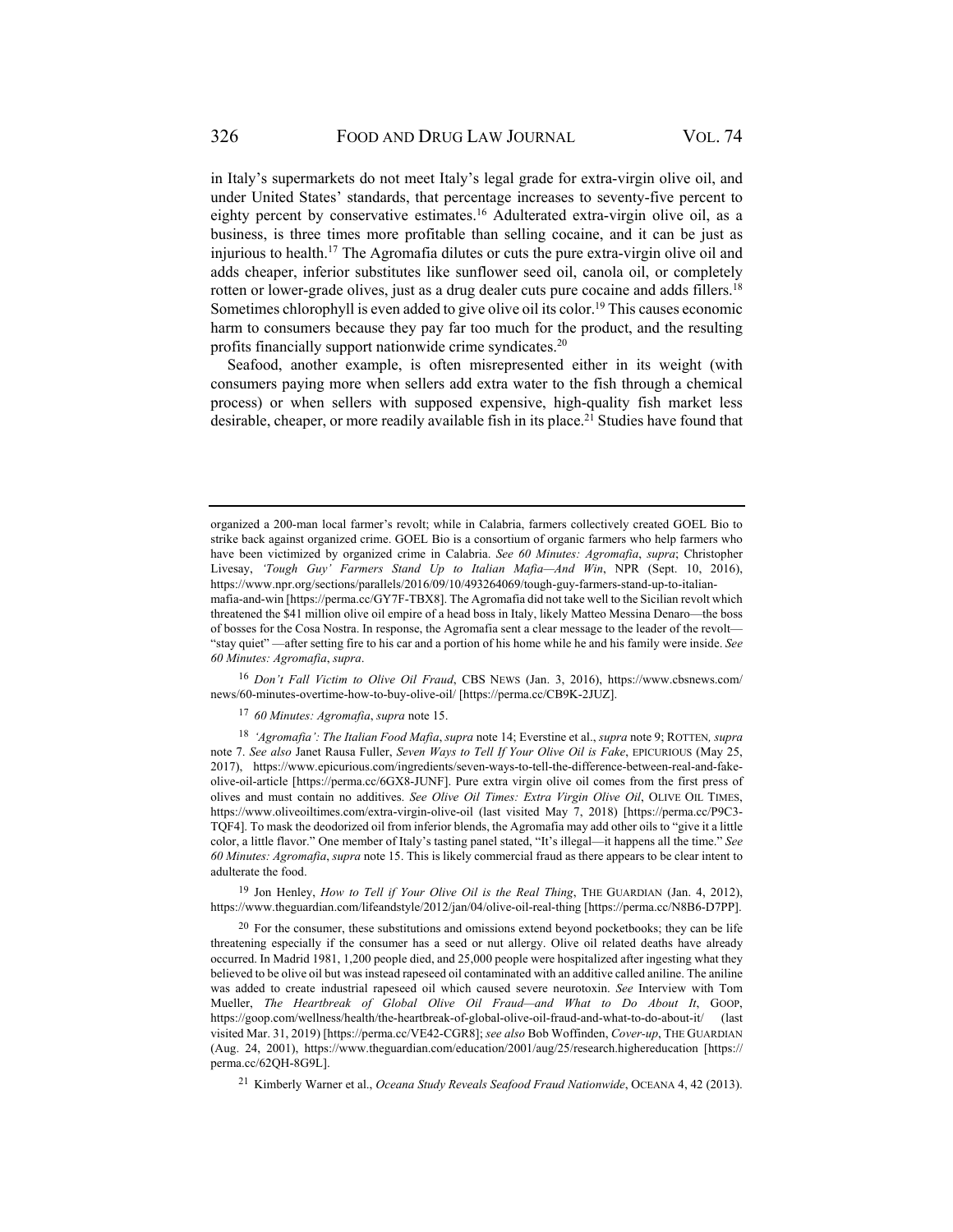as much as thirty percent of seafood is mislabeled, $^{22}$  with snapper and tuna sold under false and misleading labels eighty-seven and fifty-nine percent of the time respectively.23 Bass, breams, or most often a species of rockfish typically substitute for snapper.<sup>24</sup> The likely motivation for this type of wrongdoing is profit <sup>25</sup> since over the last ten years, the consumer price index in the United States increased more than twenty-seven percent, creating economic incentives for seafood substitution,<sup>26</sup> which undermines consumer confidence and can also have significant adverse economic consequences on fisheries.<sup>27</sup>

Some of these types of cases have resulted in death and serious illness. In 2007, a series of reports surfaced involving the addition of "melamine to high-protein feed and milk-based products to artificially inflate protein values."28 Many dogs and cats in the United States died as a result of Chinese pet food containing a combination of melamine and cyanuric acid that forms crystals which leads to kidney failure.<sup>29</sup> Melamine was later found in infant formula that resulted in 300,000 sick Chinese babies and six infant fatalities.

These and other similar horror stories have given rise to a movement of activists seeking to combat what they broadly refer to as food fraud. Most of these crusaders against food fraud approach the problem from a fact-based rather than a legal perspective and have developed a series of terms, such as economically motivated adulteration, food fraud, and food defense, that often do not track statutory language under United States law.

This article identifies the confusion and the clarification needed between the terms food fraud and economic adulteration as used by the crusaders against food fraud versus the legal community, respectively. It also offers suggestions to bridge the gap between these two communities through the use of terminology that conforms with the Federal Food, Drug, and Cosmetic Act (FDCA) usages and adds teeth to FDA's enforcement measures.

Part A of this article discusses food adulteration and the FDCA of 1938. It addresses the statutory history of the 1906 Pure Food and Drug Act and the 1938 Act along with certain FDA initiatives. Part B discusses anti-food fraud advocacy, its definitions, and the crusaders' policy prescriptions. Finally, Part C discusses ways to bridge the gap.

<sup>24</sup> *Id.* at 36.

<sup>22</sup> Jason Holland, *Avoiding 'Fish-gate': Chances for Seafood Fraud Scandal Still High*, SEAFOOD SOURCE (Mar. 21, 2016), https://www.seafoodsource.com/features/avoiding-fish-gate-chances-forseafood-fraud-scandal-still-high [https://perma.cc/X7VD-68BE].

<sup>23</sup> Warner, *supra* note 21, at 5.

<sup>25</sup> LUCY ANDERSON, MARINE STEWARDSHIP COUNCIL, FROM OCEAN TO PLATE: HOW DNA TESTING HELPS TO ENSURE TRACEABLE, SUSTAINABLE SEAFOOD 5 (2016).

<sup>26</sup> *What is Seafood Fraud*?, OCEANA, http://oceana.org/what-seafood-fraud [https://perma.cc/3CLL-PE7M].

<sup>&</sup>lt;sup>27</sup> ALAN REILLY, FOOD AND AGRICULTURE ORGANIZATION, OVERVIEW OF FOOD FRAUD IN THE FISHERIES SECTOR 3 (2018).

<sup>28</sup> RENEÉ JOHNSON, CONG. RESEARCH SERV., R43358, FOOD FRAUD AND "ECONOMICALLY MOTIVATED ADULTERATION" OF FOOD AND FOOD INGREDIENTS 1 (2014).

<sup>29</sup> *Id.*; *see also* U.S. GOV'T ACCOUNTABILITY OFF., GAO-12-46, FOOD AND DRUG ADMINISTRATION: BETTER COORDINATION COULD ENHANCE EFFORTS TO ADDRESS ECONOMIC ADULTERATION AND PROTECT THE PUBLIC HEALTH 1 (2011).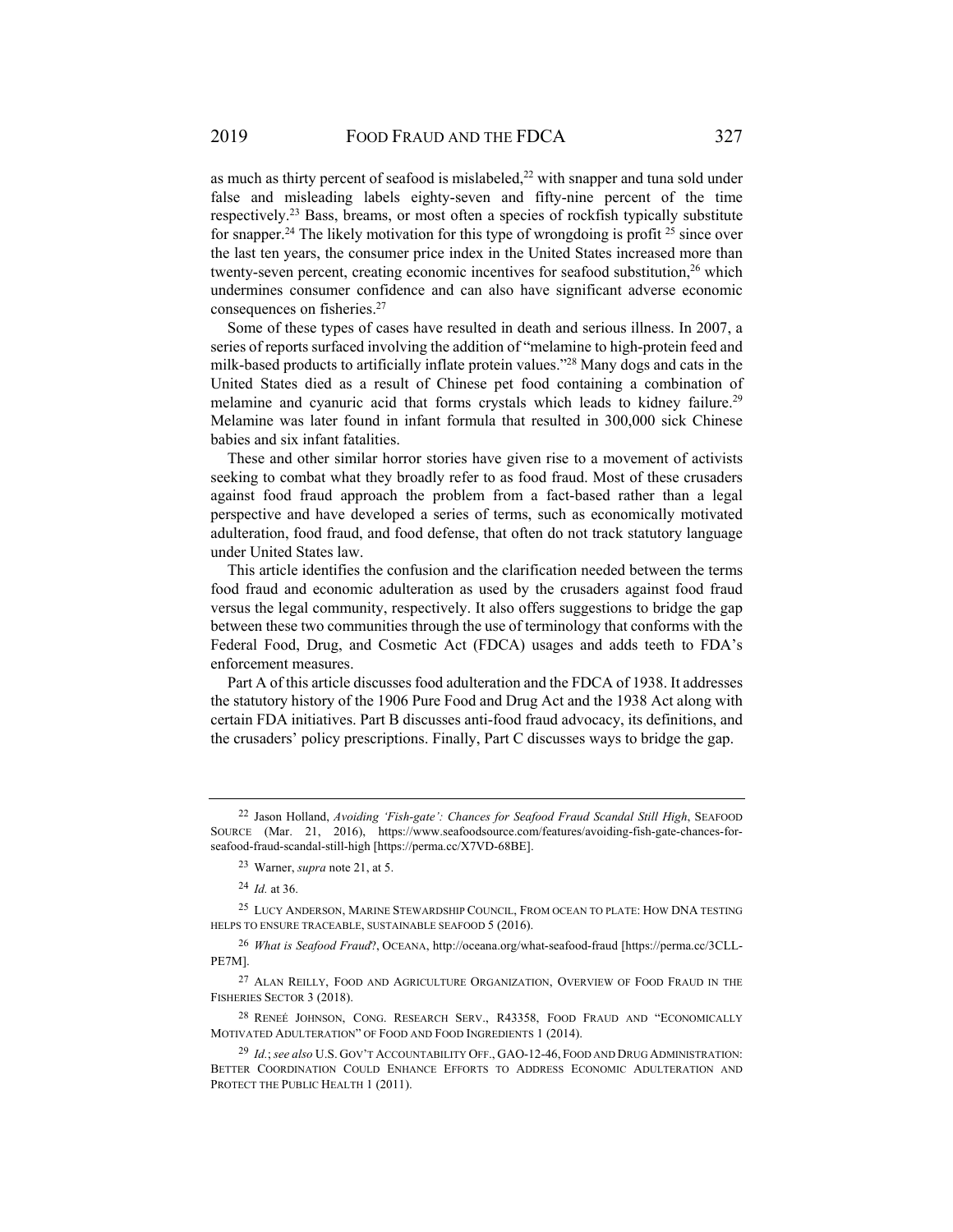# **PART A**

# *Statutory History: Food Adulteration, Specifically Economic Adulteration in the Nineteenth Century*

Food contamination and adulteration aiming to cheat consumers and/or gain an unfair advantage over competitors is not new. As far back as the Greek and Roman eras, sellers used toxic substances such as lead to sweeten wine and "correct" wine that had turned sour.30 No one during these eras knew the toxic properties inherent in lead, and thus, sellers ostensibly meant to cheat but not harm consumers.<sup>31</sup> By contrast, nineteenth century scientists knew about the poisonous and toxic effects of substances such as lead and copper for over a hundred years.<sup>32</sup> Therefore, knowledge of toxic properties added to food introduced the element of intentionality to cause physical injury. This knowledge then increased sellers' culpability from economically cheating consumers to causing physical injury.

For example, in the 1820s, when the general population sought to experience luxuries, there was a gaping opportunity to adulterate food with inferior and sometimes lethal ingredients. Because of the resulting lower prices, those of lower socioeconomic classes could drink the green tea purportedly of the wealthy and eat the whitest of bread, and their children could feed on the brightest of colored candies once available only to the wealthy. No consumer seemed to question how he or she could now afford such indulgences. At this time, the practice of economic adulteration targeted even the most innocent and naive consumers—children, whose sweet treats and other confectionaries such as red sugar drops likely contained inferior vermillion, itself adulterated by lethal red lead.33 Many shopkeepers or merchants, motivated by economic gain, did not necessarily intend to harm others outright when they substituted ingredients with inferior and lethal substances to boost profits; however, harm was a known and likely byproduct of their actions.<sup>34</sup>

Even though there was proof of merchants' intent to defraud consumers, the law in London during the nineteenth century generally did not address food adulteration or economic adulteration from a legal perspective, but rather reflected a laissez faire attitude and a policy of caveat emptor—buyer beware.35

Fredrich Accum, a chemist in the 1820s, wrote a treatise exposing these practices and instructing his readers on how to detect food adulteration in London. Accum identified a correlation between the highly industrialized London city and the food

<sup>30</sup> FREDRICK ACCUM, A TREATISE ON ADULTERATIONS OF FOOD, AND CULINARY POISONS 137 (1820); Josef Eisinger, *Lead and Wine. Eberhard Gockel and the Colica Pictonum*, 26 MED. HIST. 279, 279 (1982).

<sup>&</sup>lt;sup>31</sup> Milton A. Lessler, *Lead and Lead Poisoning from Antiquity to Modern Times*, 88 OHIO J. SCI. 78, 79 (1988).

<sup>32</sup> BEE WILSON, SWINDLED: THE DARK HISTORY OF FOOD FRAUD, FROM POISONED CANDY TO COUNTERFEIT COFFEE 20 (2008).

<sup>33</sup> ACCUM, *supra* note 30, at 135; WILSON, *supra* note 32, at 27; Geri Walton, *Food and Drink Adulteration in the 1700s and 1800s* (Aug. 20, 2014), https://www.geriwalton.com/food-and-drinkadulteration-in-1700-and/ [https://perma.cc/J3ND-JF4K].

<sup>34</sup> ACCUM, *supra* note 30, at 135; WILSON, *supra* note 32, at 27.

<sup>35</sup> ANNE MURCOTT, Warren Belasco, & Peter Jackson, THE HANDBOOK OF FOOD RESEARCH, 73 (2013); WILSON, *supra* note 32, at 34.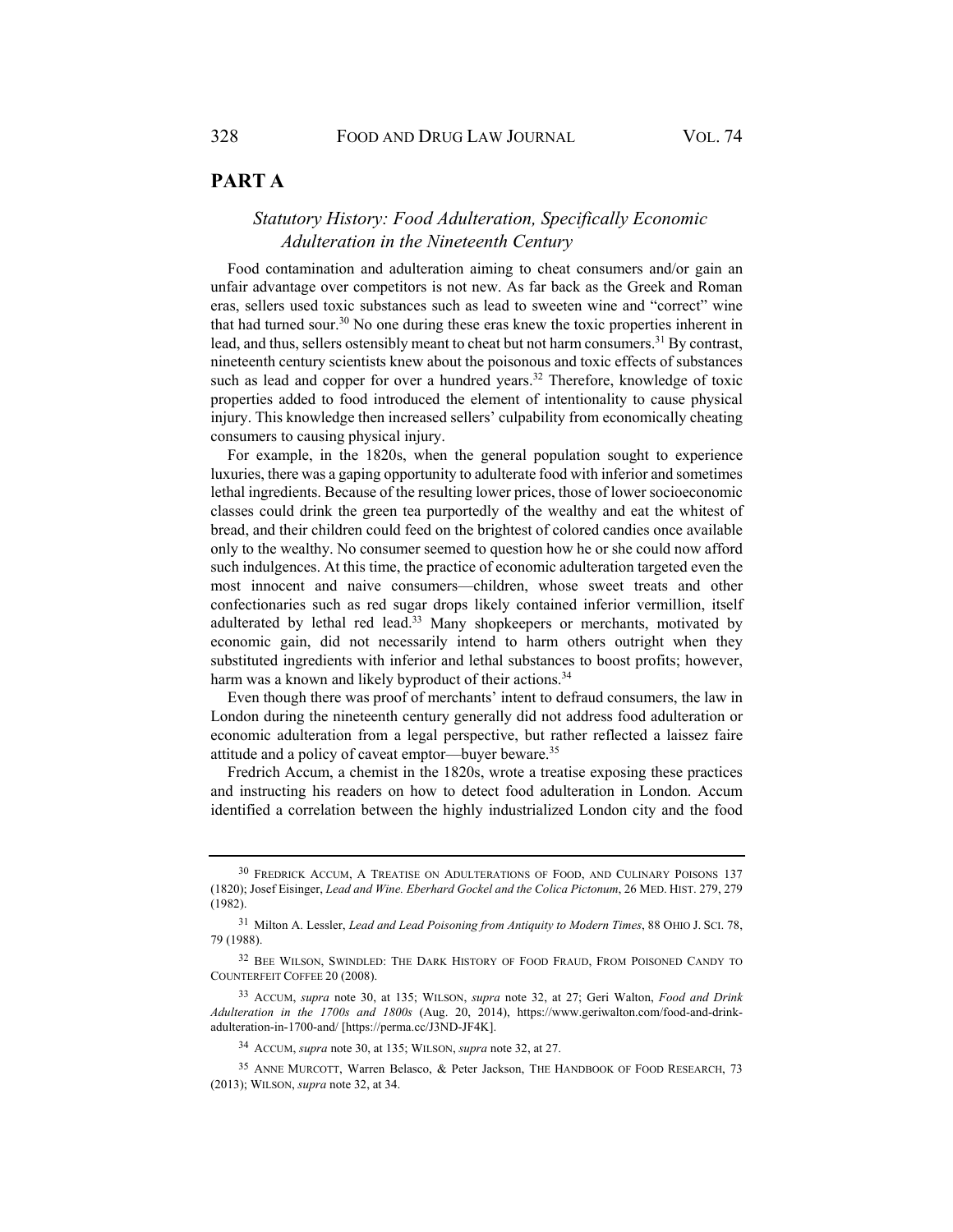adulterations that occurred in the nineteenth century. Specifically, Accum theorized that the more industrialized the city, the longer the supply chain, and the easier for producers to sell adulterated food to consumers and merchants whom they would probably never encounter again. Accum noted that "in a rural setting, swindling is a risky business."36 If the milk tastes sour or seems diluted, there is no question the milkman is to blame since he sold his own milk. This negatively impacts the milkman and acts as a form of accountability to his customer, not found in the industrialized city. Accum further professed, "adulteration thrives when trade operates in large, impersonal chains" because it can be difficult to determine who added the copper to make the candies the brightest of green, a color unknown in nature.<sup>37</sup>

Industrialization created long, impersonal supply chains, whereby merchants could adulterate food and remain in business. However, it also led to individuals never tasting or forgetting the taste of unadulterated food. As industrialization increased, more and more farmers moved into the city to find work. As farming decreased, people forgot the taste of untouched food. To Accum, the ultimate food detector was comparing city food to one's vibrant memory of rural food. And now, fewer and fewer people had that baseline to apply. Few even knew what true honey tasted like because they never tasted it; they instead relied on what others told them it tasted like— "butter and sugar mixed."38

Accum further touched on unintended human consumption and resulting unintended harm. In his treatise, he featured an account of adulterated Gloucester Cheese laden with lethal red lead. In the account, a man returning from the country experienced severe pain after eating Gloucester Cheese at an inn on three separate occasions. On each, his pain (and once violent colic) subsisted after twenty-four hours. He attributed his pain to the cheese and told the mistress, who was later told that a kitten had been "violently sick after having eaten the rind cut off from the cheese prepared for the gentleman's supper."39 The town chemist tested the cheese and found it was contaminated with lead. The supply chain for the lead-contaminated cheese went as follows: the London dealer contacted the farmer who manufactured the cheese, and the farmer then contacted the mercantile traveler who sold him the anotto (used to color the cheese).40 It was discovered that the mercantile traveler's anotto was of inferior quality and thus colored with vermillion (a nonpoisonous dye) which was mixed with red lead.<sup>41</sup> The druggist who sold the vermillion and the purchaser who adulterated the anotto intended the product to be used in house paint. As Accum states, "through the circuitous and diversified operation of commerce, a portion of deadly poison may find admission into the necessaries of life, in a way which can attach no criminality to the parties through whose hands it has successively passed." $42$  Thus, Londoners were susceptible to both intentional and unintentional economic

<sup>36</sup> WILSON, *supra* note 32, at 28 (quoting ACCUM, *supra* note 30).

<sup>37</sup> *Id*.

<sup>38</sup> *Id*. at 39.

<sup>39</sup> ALPHONSE RENÉ LE MIRE DE NORMANDY, THE COMMERCIAL HANDBOOK OF CHEMICAL ANALYSIS 158 (1850).

<sup>40</sup> The farmer noted the good relationship between himself and the mercantile traveler. *See* Accum, *supra* note 30, at 310–12.

<sup>41</sup> WILSON, *supra* note 32, at 30; Walton, *supra* note 33.

<sup>42</sup> ACCUM, *supra* note 30, at 312–14.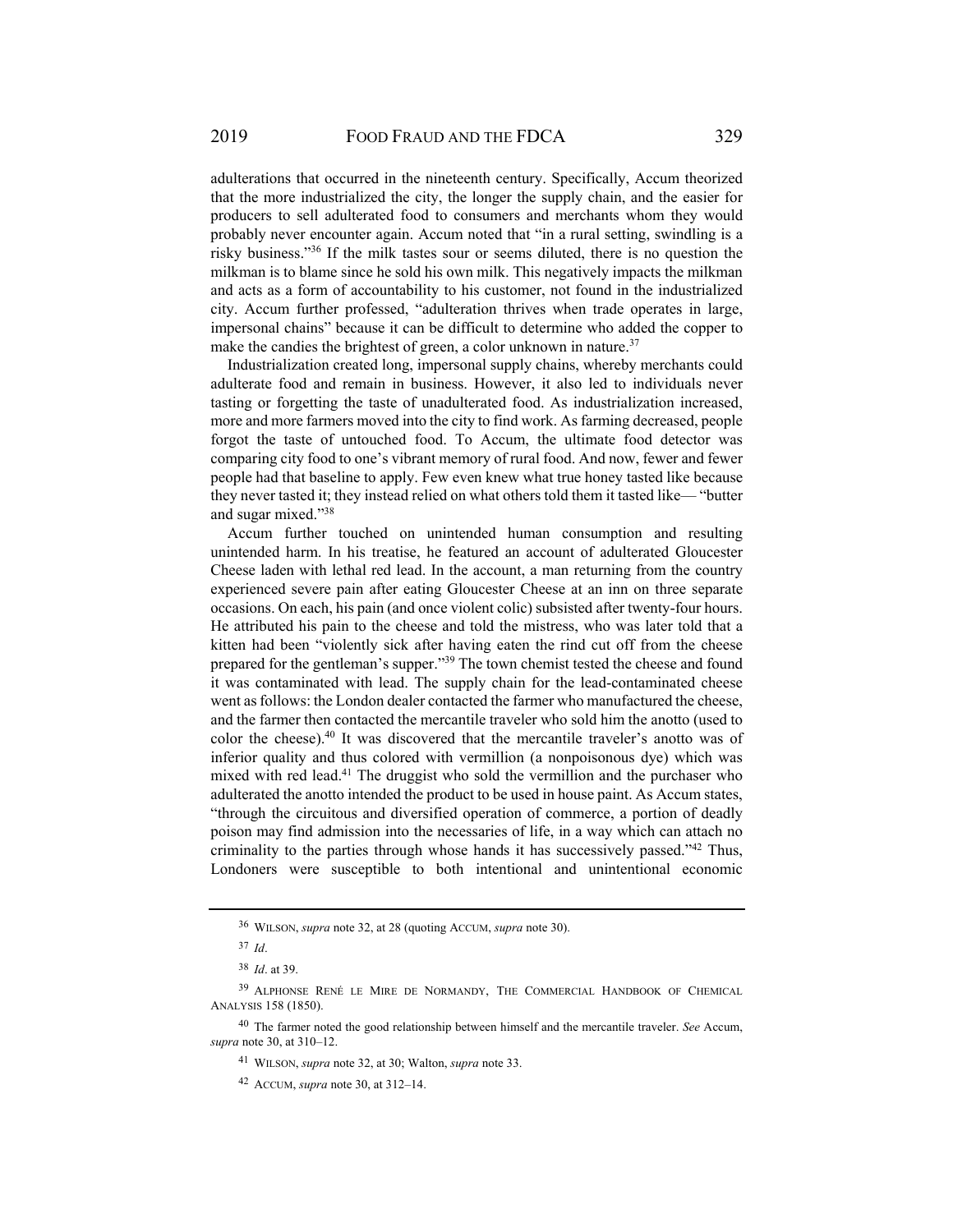adulteration and more broadly food adulteration due to its long supply chain resulting from industrialization.

# *FDA's Initiatives: How Section Seven of the 1906 Pure Food and Drug Act Addressed the Problem*

Food adulteration, and with that economic adulteration, was not isolated to London. Rather, it occurred in other industrialized cities during the Industrial Revolution as well. With the publication of Upton Sinclair's *The Jungle*, Ruth deForest Lamb's *American Chamber of Horrors*, and Dr. Wiley's *Poison Squad*, public awareness in the United States heightened and induced Congress to enact new legislation.<sup>43</sup> The 1906 Act was the United States government's first systemic response and at a minimum created a foundation from which to react to food adulteration. The Act provided FDA with authority to seize unlawful drugs and food sold in interstate commerce, but this power had its limitations. With a focus on product misbranding and no mention of pre-market approval, there was little emphasis on preventing harm to the food supply.44 The emphasis was instead on seizing harmful food *after* it had already entered the food market.

Section Seven of the Act addressed food adulteration and separated it into two segments: economic adulteration and adulterated foods that impacted health. Economic adulteration, found in section seven parts one through five addressed the addition, subtraction, or substitution of ingredients (which may or may not be poisonous and deleterious ingredients) that lowered the quality, damaged, or concealed the inferiority of the resulting product deeming the product adulterated.45 Section seven part six defined food adulterations from a health perspective as any food "that consists in whole or in part of a filthy, decomposed, or putrid animal or vegetable substance, or any portion of an animal unfit for food, whether manufactured or not, or if it is the product of a diseased animal, or one that has died otherwise than by slaughter."<sup>46</sup>

Finally, the 1906 Act section eight addressed product misbranding as a form of economic adulteration and stated that the ingredients or substances listed on the label shall not be false or misleading.<sup>47</sup> Misbranding included different types of deception

45 Federal Food and Drugs Act of 1906, Pub. L. No. 59-384, § 7(1–5), 34 Stat. 768 (1906) (repealed 1938).

<sup>46</sup> *Id.* at § 7(6).

<sup>43</sup> PETER B. HUTT et al., FOOD AND DRUG LAW CASES AND MATERIALS 469 (4th ed. 2007). Dr. Wiley's "Poison Squad" set out to determine the effects of food additives. Twelve healthy men pledged one year to the project that commonly added additives to food including borax. As a result of Dr. Wiley's Poison Squad and Dr. Wiley's advocacy, the 1906 Act was appropriately nicknamed the "Wiley Act." *See*  DEBORAH BLUM, THE POISON SQUAD: ONE CHEMIST'S SINGLE-MINDED CRUSADE FOR FOOD SAFETY AT THE TURN OF THE TWENTIETH CENTURY (2018). *See* Bruce Watson, *The Poison Squad: An Incredible History*, ESQUIRE (June 27, 2013), http://www.esquire.com/food-drink/food/a23169/poison-squad/ [https://perma.cc/F8XF-DV32]; *Part 1: The 1906 Food and Drugs Act and Its Enforcement*, U.S. FOOD AND DRUG ADMINISTRATION (Feb. 2, 2018), https://www.fda.gov/AboutFDA/History/FOrgsHistory/ EvolvingPowers/ucm054819.htm [https://perma.cc/WP6L-Q3K8]; *see generally Doctor Wiley's Poison Squad Enlisted from Expert Topers*, THE REPUBLIC, Dec. 6, 1903, at 12.

<sup>44</sup> DAVID G. ADAMS et al., FOOD AND DRUG LAW AND REGULATION 729 (3rd ed. 2015); *Part 1: The 1906 Food and Drugs Act and Its Enforcement*, *supra* note 43.

<sup>47</sup> *Pure Food and Drug Act 1906*, SCHAFFER LIBRARY OF DRUG POLICY, http://www.druglibrary.org /schaffer/history/e1900/pfda.htm (last visited May 14, 2018) [https://perma.cc/G8GT-NVQA].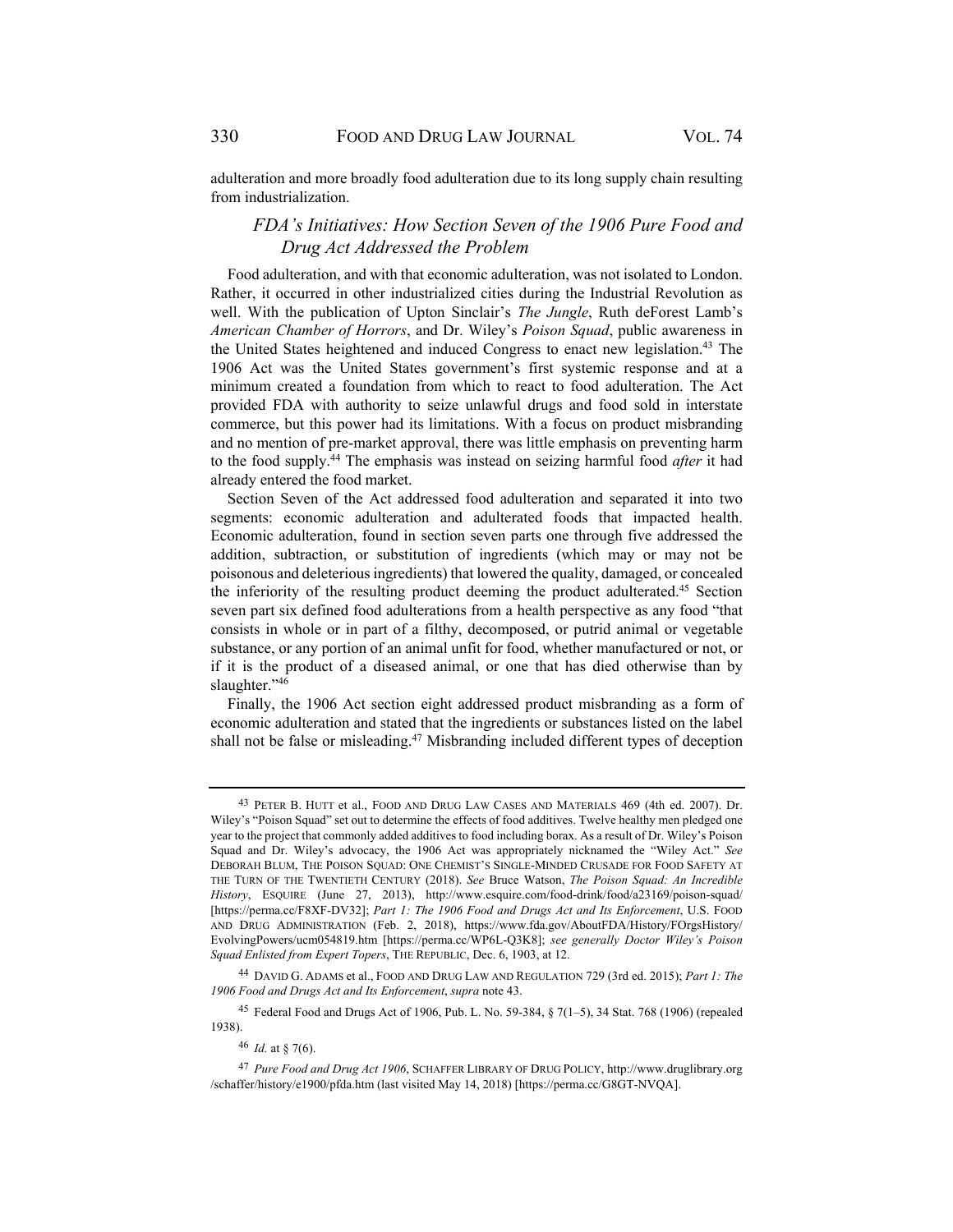and prohibited foods sold as imitations or foods under other names, labeling to deceive consumers, and listing inaccurate weights. Section eight also required the labeling of eleven "dangerous ingredients" including the amount used in the product; these ingredients included alcohol, heroin, and cocaine.48 Nowhere in the 1906 Act was intent or fraud specifically mentioned. The Act instead emphasized the condition of the food.

# *FDA's Initiatives: Implementation of Section Seven of the 1906 Act*

The United States Supreme Court clarified the standard of proof to be applied to section seven in two early cases. These decisions described the government's standard of proof in adulteration cases.

In *United States v. Lexington Mill & Elevator Co.*, the Supreme Court made it clear that the government did not need to prove that a food containing poisonous or deleterious ingredients was actually injurious to public health. Instead, the burden was to prove that the added poisonous or deleterious ingredient "*may possibly* injure . . . health," and if so, the food is considered adulterated.<sup>49</sup> According to the U.S. Supreme Court, "[i]f it cannot by any possibility, when the facts are reasonably considered, injure the health of any consumer, . . . though having a small addition of poisonous or deleterious ingredients, [it] may not be condemned under the Act."50

Similarly, in *United States v. Forty Barrels and Twenty Kegs of Coca-Cola*, the Supreme Court ruled "that it was the intention of Congress that the artificial introduction of ingredients of a poisonous or deleterious character which *might* render the article injurious to health should cause the prohibition of the statute to attach."<sup>51</sup> These two cases were specific to section seven part five of the Act and created a standard of proof specific to injury to public health apart from economic adulteration (though found in parts one through four). Intent was not a necessary element for government enforcement in either respect. The emphasis remained on the condition of the product, not the motive of the perpetrator.

The 1906 Pure Food and Drug Act regulated foods and drugs in interstate commerce, but as stated above, the statute conferred only limited authority.<sup>52</sup> After securing many criminal convictions,<sup>53</sup> FDA pivoted in its legal enforcement against economic adulteration and instead pursued product misbranding. Misbranding under

<sup>48</sup> *Part 1: The 1906 Food and Drugs Act and Its Enforcement*, *supra* note 43.

<sup>49</sup> P. B. Hutt & P. B. Hutt II, *A History of Government Regulation of Adulteration and Misbranding of Food*, 39 FOOD, DRUG, & COSM. L.J. 1, 57 (1984) (emphasis added).

<sup>50</sup> United States v. Lexington Mill & Elevator Co., 232 U.S. 399, 340–41 (1914).

<sup>51</sup> United States v. Forty Barrels & Twenty Kegs of Coca-Cola, 241 U.S. 265, 284 (1916) (emphasis added).

<sup>52</sup> Edward A. Ayers, *What the Food Law Saves Us From: Adulterations, Substitutions, Chemical Dyes, and Other Evils*, *in* 14 THE WORLD'S WORK: A HISTORY OF OUR TIME 9316–22 (1907), https://books.google.com/books?id=sojNAAAAMAAJ&pg=RA1-PA9316-v=twopage&q&f=false [https://perma.cc/JPX7-V6BS].

<sup>53</sup> *See, e.g.,* Frank v. United States, 192 F. 864 (6th Cir. 1911) (pepper diluted by corn); Union Dairy Co. v. United States, 250 F. 231 (7th. Cir. 1918) (diluted milk with water); United States v. Frank, 189 F. 195 (S.D. Ohio 1911) (lemon extract diluted by alcohol and water); United States v. South Hero Creamery Ass'n., 1142 (D. Vt. 1925) (less than 80 percent milk fat in butter); United States v. Atlantic Macaroni Co., 793 (E.D.N.Y. 1917) (macaroni dyed yellow to hide inferiority).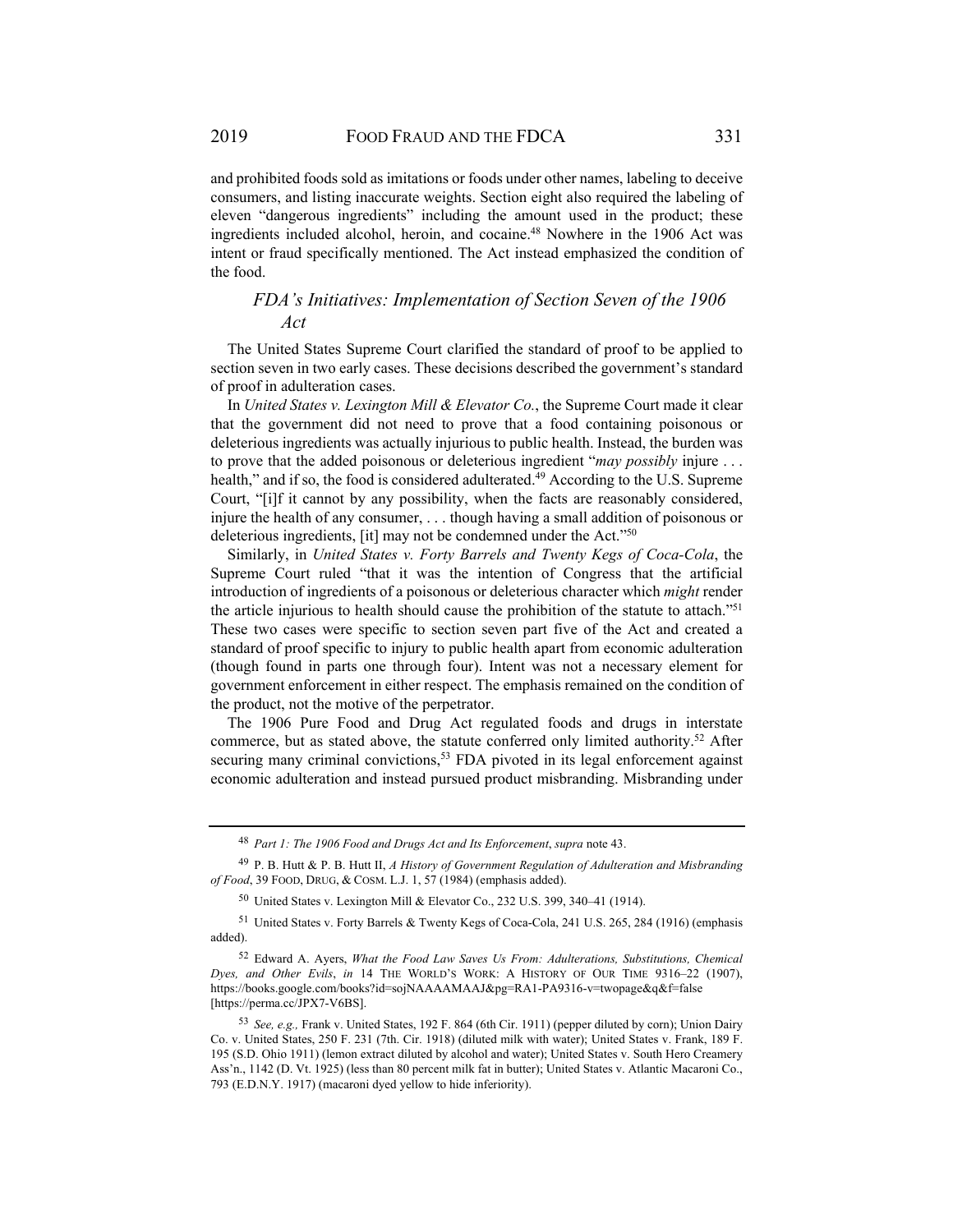the 1906 Act prohibited false branding as well as foods that were an "imitation of or offered for sale under the distinctive name of another article."54 Yet, in court cases such as *United States v. 300 Cases of "Mapleine"* where the government challenged whether Mapleine contained products of the maple tree, the term's distinctive name took on a new interpretation that later became a legal defense against claims of misbranding.55 In the judge's instructions to the jury, he defined "distinctive name" in a confusing manner: "a distinctive name is either one so arbitrary or fanciful as to clearly distinguish it from all other things, or one which by common use has come to mean a substance clearly distinguishable by the public from everything else."56 By the 1920s, section eight of the 1906 Act left many loopholes such as confusion regarding a product's distinctive name. Eventually, this, among other reasons, led to the need for a new Act, the 1938 Food, Drug, and Cosmetic Act.<sup>57</sup>

Overall, the 1906 Act made a fair first effort to control food adulteration in a broad context, particularly by not requiring an element of intent in order to take action. But in light of challenges and advancing technology, the 1906 Act needed further clarification.

# *FDA's Initiatives: Economic Adulteration in Section 402(b) of the 1938 Federal Food, Drug, and Cosmetic Act*

Court cases brought under the 1906 Act identified areas of confusion created by cases like *United States v. 300 Cases of "Mapleine."* New provisions inserted in the FDCA specifically provided for increased food regulation.<sup>58</sup> For example, section 402(b) established mandatory food standards and defined adulterated food.<sup>59</sup> Foods were generally considered adulterated under section 402(a) if they contained poisonous or deleterious substances but economically adulterated under section 402(b) if any ingredient in whole or in part was omitted, substituted, damaged, or added in a way that concealed the product's inferiority, "reduce[d] its quality or strength, or [made] it appear better or of greater value than it [was]."<sup>60</sup> The 1938 Act increased FDA's authority to take action even if the food adulteration did not threaten public health.<sup>61</sup>

As in the 1906 Act, the 1938 Act did not confine economic adulteration to section 402(b). Instead, aspects were also addressed in section 403 Misbranded Food as well. Section 403 prohibited false or misleading statements in food labels or labeling, offers

<sup>54</sup> Federal Food and Drugs Act of 1906 § 8.

<sup>55</sup> United States v. 300 Cases of Mapleine, I.S. No. 9341-a, F. &. D. No. 273 (Dep't of Agriculture Feb. 10, 1910) (Notice of Judgm., 163), https://archive.org/stream/CAT11088278005/CAT11088278005\_ djvu.txt [https://perma.cc/AD3Y-AXLF] [hereinafter *300 Cases of Mapleine*] ; *Food Standards and the 1906 Act*, U.S. FOOD AND DRUG ADMINISTRATION (2018), https://www.fda.gov/AboutFDA/History/ ProductRegulation/ucm132666.htm [https://perma.cc/U6PN-3BKM].

<sup>56</sup> *See 300 Cases of Mapleine*, I.S. No. 9341-a, F. &. D. No. 273 (Dep't of Agriculture Feb. 10, 1910) (Notice of Judgm., 163).

<sup>57</sup> *Food Standards and the 1906 Act*, *supra* note 55.

<sup>58</sup> Hutt & Hutt II, *supra* note 49, at 62.

<sup>59</sup> Federal Food, Drug, and Cosmetic Act, Pub. L. No. 75-717, 52 Stat. 1040 § 402(b) (1938) (codified as amended at 21 U.S.C. § 342(b) (2003)), http://uscode.house.gov/view.xhtml?req=granuleid:USC-prelimtitle21-section342&num=0&edition=prelim [https://perma.cc/3PPA-LEKQ].

<sup>60</sup> *Id*.

<sup>61</sup> MICHAEL T. ROBERTS, FOOD LAW IN THE UNITED STATES 46 (2016).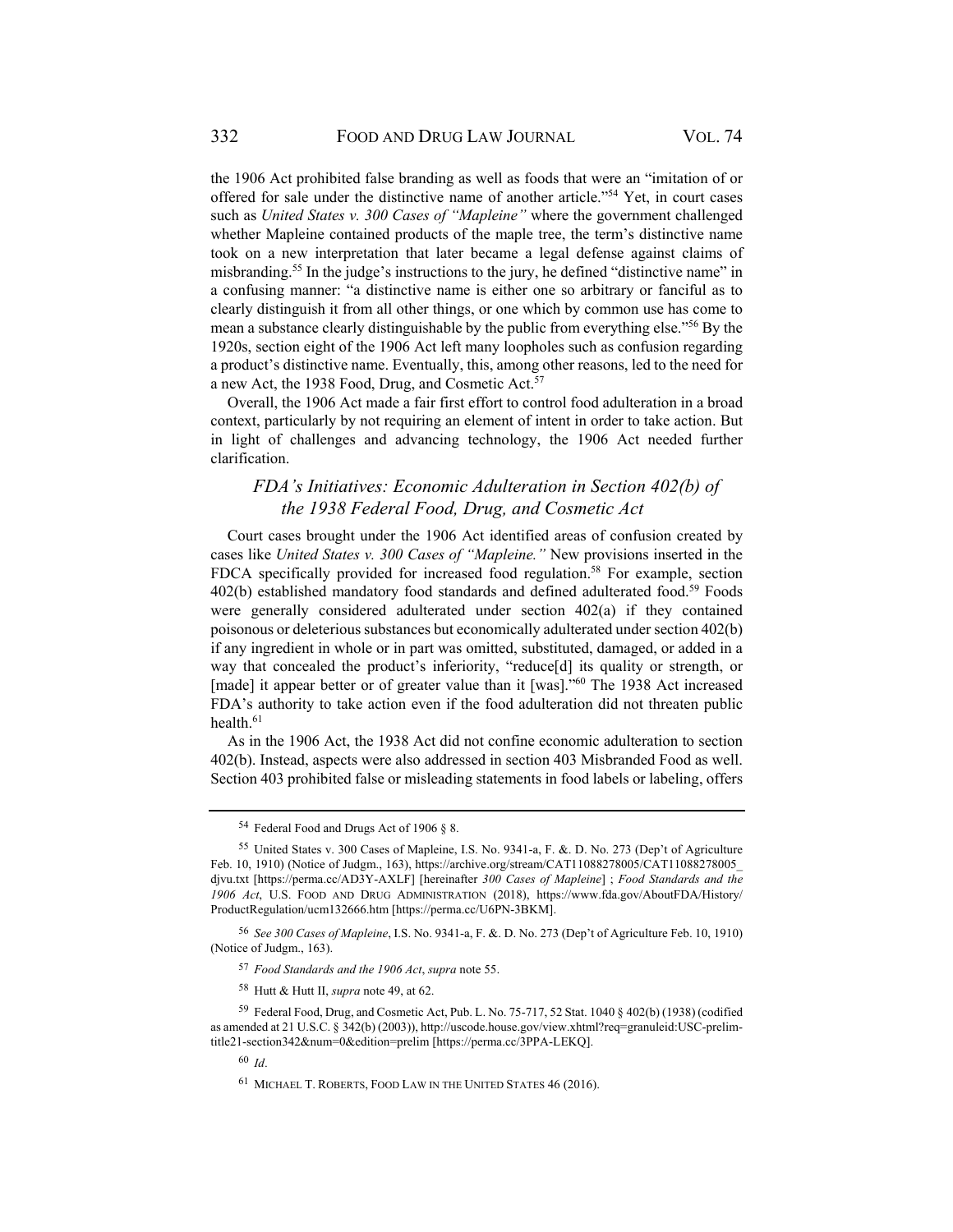for sale under another name, imitations of food, and misleading containers. It addressed the prominence of information on the label so as to be "understood by the ordinary individual under customary conditions of purchase and use" and defined representations as to standards of quality and fill of the container.<sup>62</sup> Today, misbranding is still a viable enforcement measure through not only accurate words and visual representations, but also omissions of "facts material" to claims or representations made.63

In terms of enforcement under the 1938 Act, FDA does not require motive or intent for the Agency to take action with regard to economic adulteration, $64$  and both civil and criminal remedies are available. First-time criminal violations are misdemeanors unless there is intent to defraud or mislead; in that case, they are felonies.<sup>65</sup> Malintent is not a prerequisite for conviction but does affect whether the crime is a felony or a misdemeanor. Enforcement measures include the ability to conduct inspections, request recalls, and take enforcement action when the Agency detects any type of adulteration or misbranding.<sup>66</sup> Such enforcement action can include injunctions, seizures, and criminal prosecution.<sup>67</sup> FDA may issue fines and in some instances prison sentences. For example, FDA permitted federal prosecutors to issue a \$100,000 fine and a five-year prison sentence for economic adulteration of forty million gallons of orange juice that occurred over eleven years, a \$120,000 fine to a seafood company for adding water to scallops to increase their weight, and a \$2.18 million fine to Beech-Nut Nutrition Corporation, a baby food manufacturer, for selling apple juice branded as 100% apple juice but was really a combination of sugar, water, and flavoring.68

#### *FDA's Initiatives: FDA's Implementation of Section 402(b)*

The 1938 Federal Food, Drug, and Cosmetic Act and case law that followed expanded and defined economic adulteration without naming it and never mentioned intent or fraud. This was deliberate. In addition, through case law, the 1938 Act clarified the 1906 Act's standard of proof, specifically the proof required for FDA to take action against economic adulteration. Unfortunately, FDA ceased most of its enforcement efforts when the presence of certain additives became legally permissible in food, and FDA pivoted in its priorities away from economic adulteration and more toward safety and nutrition.

The 1938 Act did not explicitly include the term economic adulteration. Again, this was deliberate because the motivation of the perpetrator is not initially important. However, in 1943, the Supreme Court adopted the House and Senate definition of economic adulteration and applied it to the 1938 Act in FDA cases: "Economic adulteration, by which less expensive ingredients were substituted, or the proportion of more expensive ingredients diminished, so as to make the product, although not in itself deleterious, inferior to that which the consumer expected to receive when

<sup>62</sup> Federal Food, Drug, and Cosmetic Act § 403.

<sup>63</sup> *See* Federal Food, Drug, and Cosmetic Act § 201(n); ADAMS et al., *supra* note 44, at 741.

<sup>64</sup> ROBERTS, *supra* note 61, at 45.

<sup>65</sup> ADAMS ET AL., *supra* note 44, at 743.

<sup>66</sup> GAO-12-46, *supra* note 29, at 9.

<sup>67</sup> ADAMS ET AL., *supra* note 44, at 743–44.

<sup>68</sup> Paula Kurtzweil, *Fake Food Fight*, FDA CONSUMER (Mar.-Apr. 1999), [https://perma.cc/7PKY-K6NA].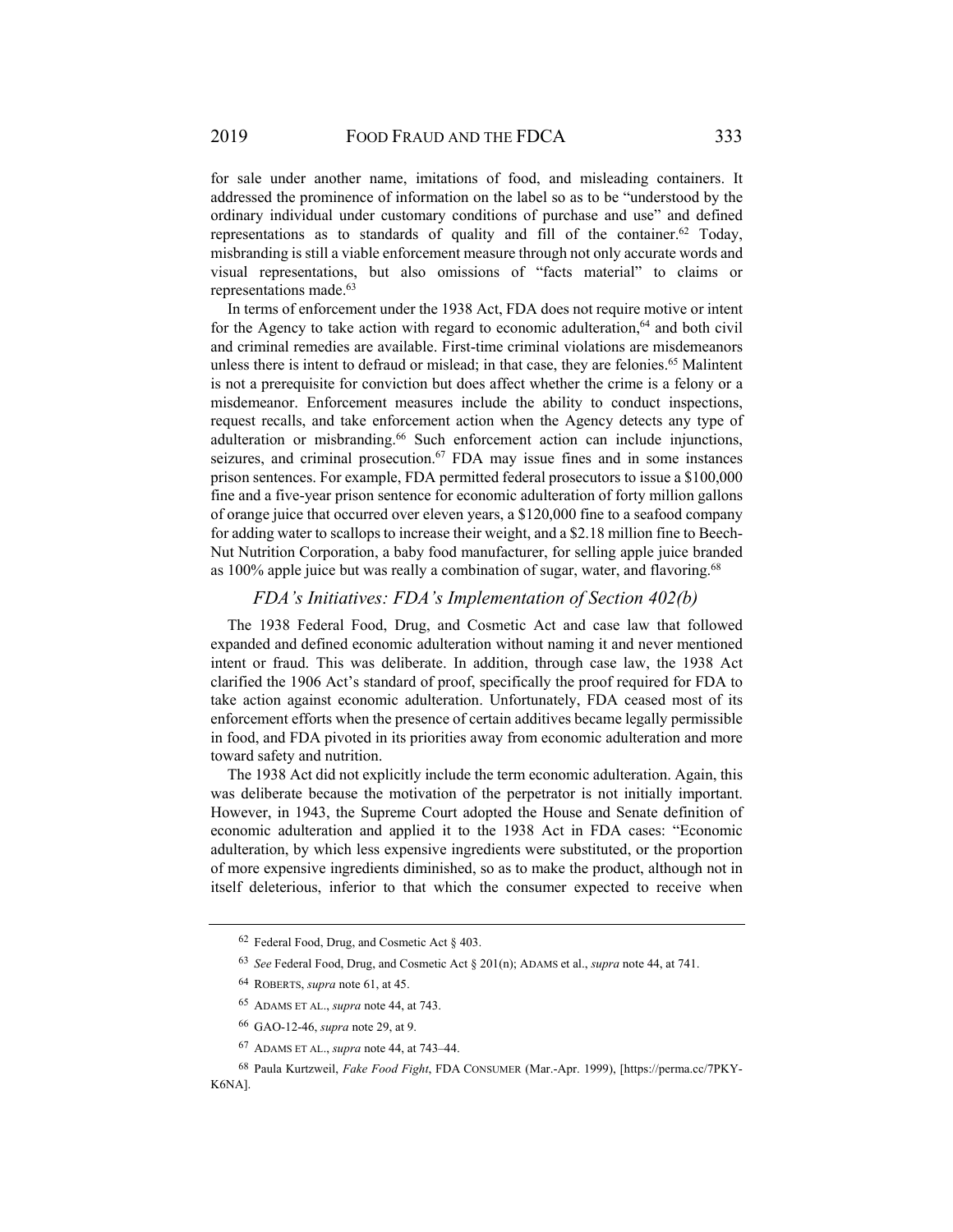purchasing a product with the name under which it was sold."69 Again, there is no specific element of motive or intent.

The Sixth Circuit affirmed FDA's decision that white poppy seeds artificially colored with charcoal to resemble a more expensive poppy seed constituted economic adulteration under section  $402(b)(4)$  of the FDCA.<sup>70</sup> The section provides: "A food shall be deemed to be adulterated . . . (4) if any substance has been added thereto or mixed or packed therewith so as to increase its bulk or weight, or reduce its quality or strength, or make it appear better or of greater value than it is."<sup>71</sup> The artificial poppy seeds were inferior but concealed to the ultimate consumer. The court ruled that adulteration is reviewed from the perspective of the consumer because the 1938 Act is designed to protect the "consuming public," not merchants and traders.<sup>72</sup> The consumer was likely unaware of the inferiority of the poppy seeds purchased.73

Similarly, the court stated in *United States v. 88 Cases, more or less, Containing Bireley's Orange Beverage*, that food adulteration is determined from the perspective of the "ordinary consumer" as to whether the food appears to be superior to what it really is.74 The ordinary consumer is considered a person "who is neither savant nor dolt, who lacks special competency with reference to the matter at hand but has and exercises a normal measure of the layman's common sense and judgment."<sup>75</sup> These two examples do not initially analyze the adulterated food from the perspective of the perpetrator but from the perspective of the consumer. The harm done to the food is of greater importance than whether it was the intent of the perpetrator to harm the food.

FDA experienced a somewhat abrupt end to its enforcement after it did not prevail in *88 Cases, more or less, Containing Bireley's Orange Beverage*. 76 FDA asserted that the inclusion of yellow coal tar dyes, sugar, lactic acid, and orange oil made the orange beverage look better than it was and was thus an inferior product compared to undiluted orange juice.<sup>77</sup> FDA argued that, as a result, the addition of these ingredients sufficiently confused consumers that the orange beverage was inferior to undiluted orange juice.<sup>78</sup> The court held that undiluted orange juice is not superior to the orange beverage at issue, and FDA may only condemn "where there is confusion with a defined superior product."79 After this loss, FDA focused more on food standards and labeling requirements and nearly abandoned enforcement through litigation.<sup>80</sup>

- 76 Hutt & Hutt II, *supra* note 49, at 64.
- <sup>77</sup> *Bireley's Orange Beverage*, 187 F.2d at 969.
- <sup>78</sup> *Id.* at 973.

<sup>69</sup> Fed. Security Admin. v. Quaker Oats Co., 318 U.S. 218, 230 (1943).

<sup>70</sup> United States v. 2 Bags, Each Containing 110 Pounds, Poppy Seeds, 147 F.2d 123 (6th Cir. 1945).

<sup>71</sup> Federal Food, Drug, and Cosmetic Act § 402(b)(4).

<sup>72</sup> *Poppy Seeds*, 147 F.2d at 127.

<sup>73</sup> *Id*.

<sup>74</sup> United States v. 88 Cases, more or less, Containing Bireley's Orange Beverage, 187 F.2d 967, 971 (3d Cir. 1951); *see also* Wesley Forte, *The Food and Drug Administration and the Economic Adulteration of Foods*, 41 IND. L.J. 346, 361, 365 (1966).

<sup>75</sup> *Bireley's Orange Beverage*, 187 F.2d at 971.

<sup>79</sup> *Id.* at 974. Here, superior orange beverage was not defined under the 1938 Act.

<sup>80</sup> Hutt & Hutt II, *supra* note 49, at 64.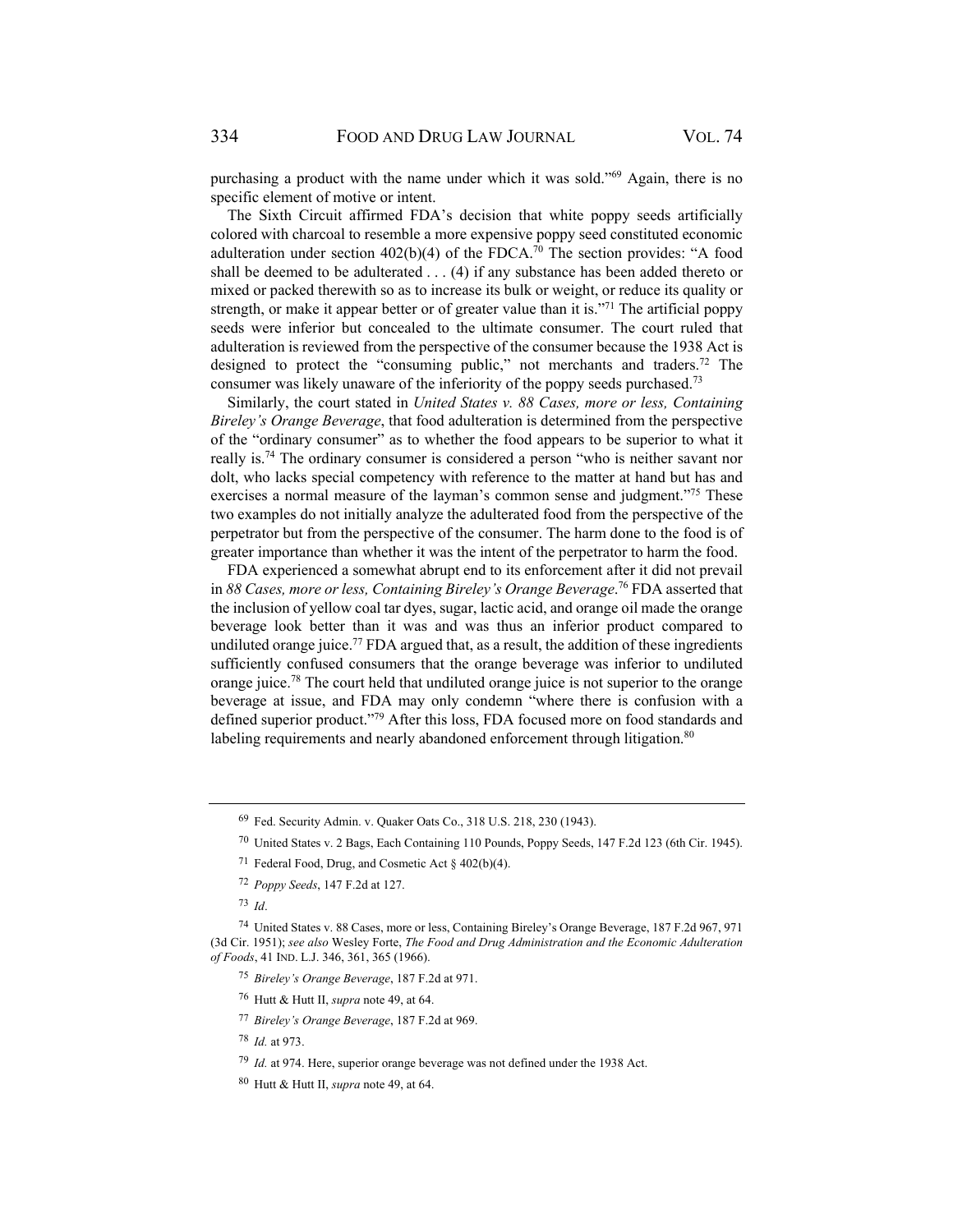In one court case following FDA's near abandonment of judicial action, the Supreme Court specified Congress's intent when it came to a verdict of "not proven" as it relates to coloring added to foods.<sup>81</sup> The Supreme Court clarified that a verdict of "not proven" still allows the government to prevent the use of those substances if found to have poisonous effects on their own.<sup>82</sup> This added clarity as to the burden of proof required in food adulteration cases as they pertain to public health risks. However, with the creation of the Food Additives Amendment in 1958 and the Color Additive Amendment of 1960, whereby Congress prohibited approval of food additives that deceived consumers economically and otherwise, the lines began to blur as to the difference between illegal adulteration and lawful inclusion of additives.<sup>83</sup>

FDA turned its attention from economic adulteration towards the health concerns associated with adulterated food. In one instance, FDA replied to the National Milk Producers Federation's (NMPF) request to enforce economic provisions of the 1938 Act by stating that due to budgetary constraints investigative and enforcement priorities were set aside.<sup>84</sup> FDA went on to state that, "Our high priorities are health hazards, filth, and nutrition. Our lowest priorities are food economics and food standards. Thus, we expect no actions in the near future concerning the cheese substitute products indicated in your letters."85 Dissatisfied by FDA's response, the NMPF brought suit against FDA to compel it to take regulatory action. On appeal, the court ruled that it "found no provision which narrows or limits the discretion of the FDA to investigate, enforce, or prosecute alleged violations of the Act or its regulations."86 Thus, FDA has much discretion as to whether to enforce the Act, and in most instances, it cannot be compelled to take action.

#### *FDA's Preventative Initiatives: Food Safety Modernization Act*

In a 2011 report, FDA responded to globalization and named economic adulteration as one of the most serious challenges because of its threat to physical harm as evidenced by the Chinese melamine incidents.<sup>87</sup> The 2011 Food Safety Modernization Act (FSMA) makes efforts to be preventative, but the implementation of those efforts still lacks. In section 106, "Protection Against Intentional Adulteration," measures taken are limited to intentional high-risk safety issues involving significant public harm related to food terrorism only.<sup>88</sup> Additionally, FSMA assigned "mandatory recall authority" to FDA when food companies do not comply with recommendations for voluntary recalls– not a preventative approach after contaminated food has already

<sup>81</sup> Flemming v. Fla. Citrus Exchange, 358 U.S. 153, 167 (1958).

<sup>82</sup> *Id*. at 166–67.

<sup>83</sup> Hutt & Hutt II, *supra* note 49, at 63.

<sup>84</sup> Nat'l Milk Producers Fed'n. v. Harris, 653 F.2d 339, 342 (8th Cir. 1981).

<sup>85</sup> Hutt & Hutt II, *supra* note 49, at 72 (citing Nat'l Milk Producers Fed'n. v. Harris, Food, Drug & Cosm. L. Rep. (CCH) ¶ 38,045 (D. Minn. 1980)); *see also* Hutt & Hutt II, *supra* note 49, at 62.

<sup>86</sup> Nat'l Milk Producers Fed'n*.* v. Harris, 653 F.2d 339, 344 (8th Cir. 1981). *See also* Heckler v. Chaney, 470 U.S. 821 (1985) for instances in which FDA may not exercise discretion.

<sup>87</sup> Department of Health and Human Services, U.S. Food and Drug Administration, *Pathway to Global Product Safety and Quality* (2011); *see also* GAO-12-46, *supra* note 29, at 9.

<sup>88</sup> ROBERTS, *supra* note 61, at 51; *see* FDA Food Safety Modernization Act (FSMA), Pub. L. No. 111-353, § 106, 124 Stat. 3885, 3897 (2011) (codified in scattered sections of 21 U.S.C.).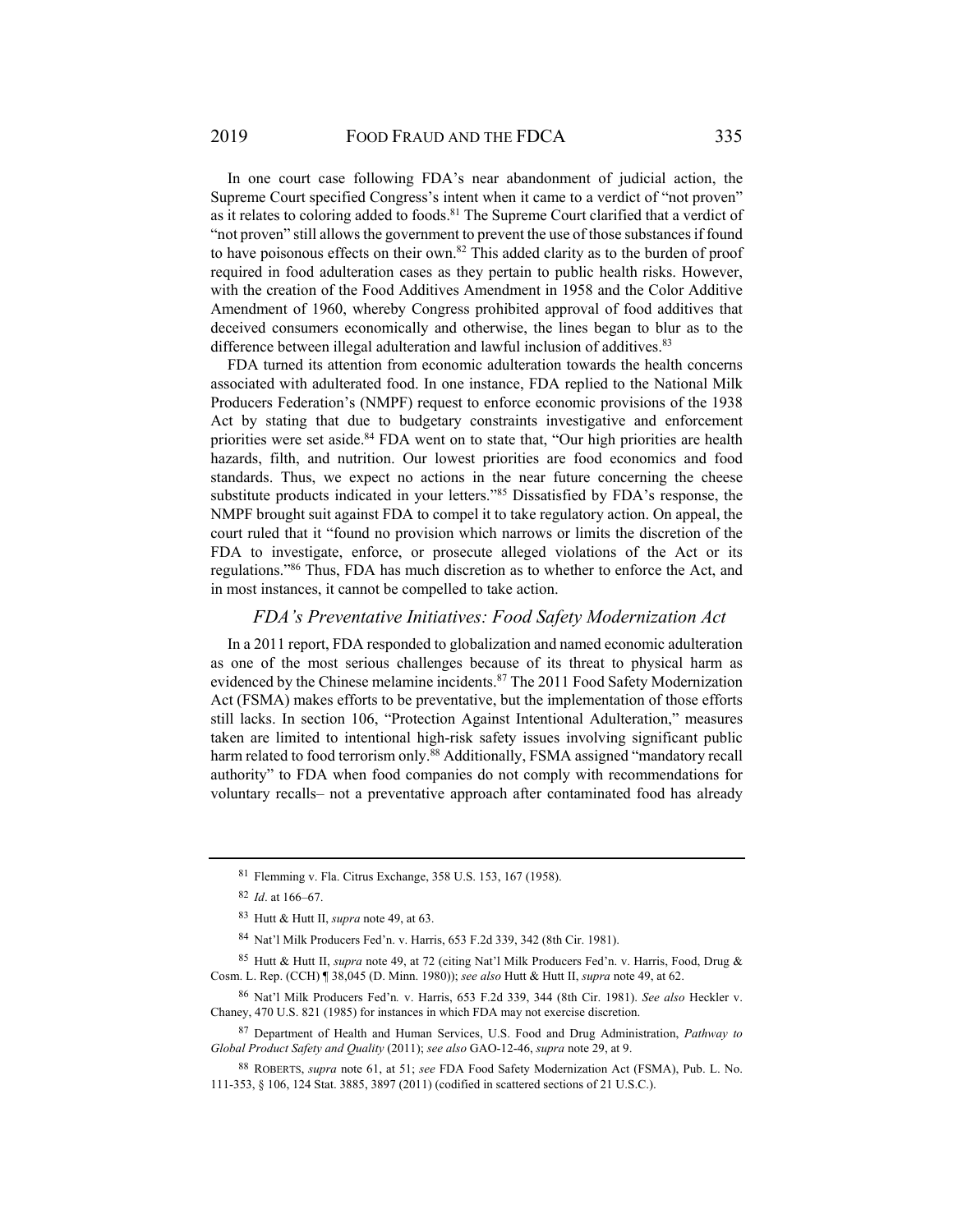likely entered the food supply.<sup>89</sup> FSMA also provided for the development, implementation, and monitoring of a "preventative controls systems to prevent outbreaks of foodborne illness" of many food processors that sell food in and into the country under the Hazard Analysis and Risk-Preventative Controls (HARBPC) program.<sup>90</sup> This is specific to intentional adulteration with an option to propose something similar for economic adulteration. Thus, there is still an economic threat to the United States' food supply, leaving room for better preventative options.<sup>91</sup>

Within FDA's broad adulteration prevention efforts under FSMA, there are other programs in place to detect adulteration such as FDA's Office of Regulatory Affairs' Predictive Risk-Based Evaluation for Dynamic Import Compliance Targeting (PREDICT) and FDA's Center for Veterinary Medicine's Pet Event Tracking Network (PETNet). PREDICT assigns risk scores to FDA-regulated products by applying risk criteria to importers' shipment information.<sup>92</sup> PETNet is an information sharing system exchanging information about illness outbreaks and pet-food-related illnesses; its use is voluntary.93 In fact, most instances of economic adulteration received by FDA are a result of industry members who become suspicious of products sold at low prices or who conduct their own testing of foods they bought and received.94 Thus, FDA has few preventative measures in place to protect against economic adulteration and more broadly food adulteration generally.

# **PART B**

#### *Crusaders Against Food Fraud: Definitions*

Those in the crusaders against food fraud community have diverse backgrounds, but most do not come from the legal community. They are academics, industry representatives, industry-oriented food-integrity practitioners, scientists, and even some consumer advocates; all of whom worry about the increasing amount of food fraud that has already affected and threatens to continue to affect our global food supply. This community includes individuals who met with FDA years ago in an effort to compel FDA to recognize food fraud as a subject of major concern. Over the years, crusaders against food fraud developed a number of definitions to facilitate their discourse and identify steps the industry can take to combat the problem. This amounted to a noble initiative but has not had any real effect on the way the law is administered and enforced.

<sup>93</sup> *Id*.

94 Kurtzweil, *supra* note 68.

<sup>89</sup> ADAMS et al., *supra* note 44, at 732.

<sup>90</sup> *Id*.

<sup>91</sup> ROBERTS, *supra* note 61, at 51–52; *Operational Strategy for Implementing the FDA Food Safety Modernization Act (FSMA)*, U.S. FOOD AND DRUG ADMINISTRATION (Dec. 12, 2017), https://www.fda.gov/ Food/GuidanceRegulation/FSMA/ucm395105.htm (last visited May 7, 2018) [https://perma.cc/DBX6- TFF7]; *see* generally FDA Food Safety Modernization Act: Improving Capacity to Prevent Food Safety Problems, 21 U.S.C. §§ 2201–2206 (2011). Currently, the proposal is in the comments stage. *See*, Draft Guidance for Industry: Hazard Analysis and Risk-Based Preventative Controls for Human Food, U.S. FOOD AND DRUG ADMINISTRATION (Jan. 2018), https://www.fda.gov/Food/GuidanceRegulation/ GuidanceDocumentsRegulatoryInformation/ucm517412.htm [https://perma.cc/EX84-7J7P].

<sup>92</sup> GAO-12-46, *supra* note 29, at 9.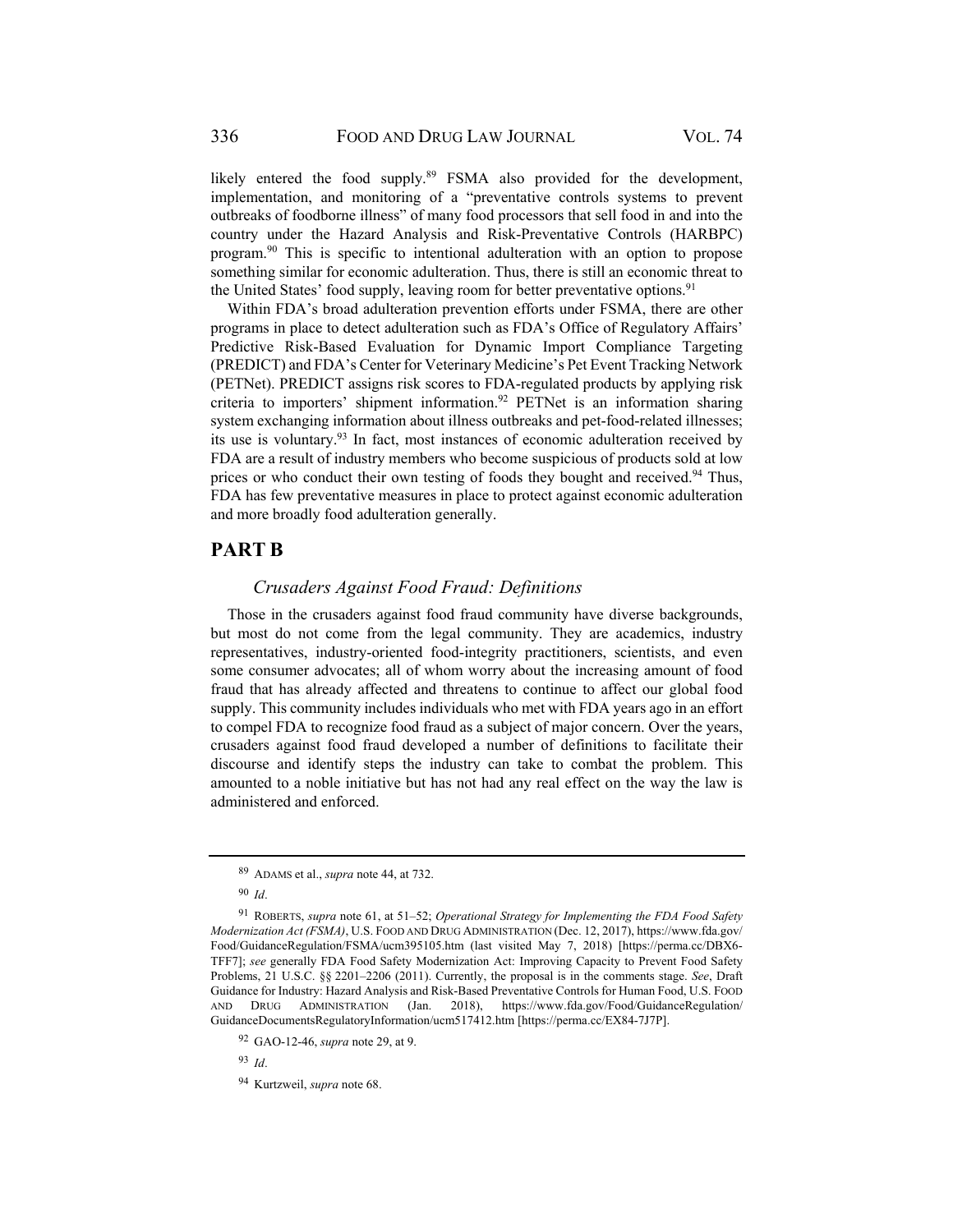Perhaps one of the most prominent advocates fighting against food fraud is Dr. John Spink, a food-fraud expert and creator of the Food Fraud Institute at Michigan State University. Dr. Spink launched a program through an institute known as the Anti-Counterfeiting and Product Protection Program (ACAPPP), which seeks to develop strategies to combat food counterfeiting.<sup>95</sup> The Food Fraud Institute generally focuses on a wide range of what they call fraudulent practices, including adulteration, misbranding, tampering, and counterfeiting.<sup>96</sup> In multiple articles, Dr. Spink offers innovative ideas for combatting this type of food adulteration through the involvement of many disciplines. For example, he applies criminology to food science and suggests innovative strategies to curb perpetrators of fraud.

Michigan State University's (MSU) Food Fraud Initiative treats "food fraud [as] a collective term used to encompass the deliberate and intentional substitution, addition, tampering, or misrepresentation of food, food ingredients, or food packaging; or false or misleading statements made about a product, for economic gain."97 MSU's Food Fraud Initiative leaders state, "[f]ood fraud is a broader term than either the economically motivated adulteration (EMA) defined by the Food and Drug Administration (FDA) or the more specific intellectual property rights focused concept of food counterfeiting."98

In a Congressional Research Service report, a specialist in Agricultural Policy at the Library of Congress defined food fraud as "the act of defrauding buyers of food or ingredients for economic gain—whether they be consumers or food manufacturers, retailers, and importers" with no citation given.<sup>99</sup> Both this report and the Grocery Manufacturers Association deem economic adulteration and EMA to be a subset of food fraud.100

The United States Pharmacopeia (USP) food fraud database reports and stores food fraud incidents globally and defines food fraud as "the deliberate adulteration or mislabeling of consumable food products for the purpose of economic gain."101 According to the United States Pharmacopeial Convention, "[f]ood fraud . . . refers to

98 John Spink, Food Fraud Initiative, *Introducing the Food Fraud Reference Sheet*, MICHIGAN STATE UNIVERSITY (Aug. 20, 2014), http://foodfraud.msu.edu/2014/08/20/introducing-the-food-fraud-referencesheet/ [https://perma.cc/A8VR-8F3E].

99 JOHNSON, *supra* note 28, at 1, 5.

100*Id.* at 3, 6.

<sup>101</sup> *Solutions and Services: Food Fraud Database: Frequently Asked Questions*, DECERNIS https://decernis.com/solutions/food-fraud-database/ffd-faq/ (last visited Mar. 31, 2019) [https://perma.cc/ 9LZB-YVH7]. United States Pharmacopeia (USP), recently acquired by Decernis LLC, is a Food Fraud Database that comprises thousands of ingredients and related records from scientific literature, media publications, regulatory reports, judicial records, and trade associations from around the world. *See* Press Release, *Decernis Acquires Food Fraud Database from USP*, DECERNIS (June 25, 2018), https://decernis.com/decernis-acquires-food-fraud-database-from-usp/ [https://perma.cc/NC96-QKGN]. USP includes information about food fraud obtained through public searches of scientific literature, regulatory records, media reports, and other sources. *See* JOHNSON, *supra* note 28, at 11.

<sup>95</sup> Jeneen Interlandi, *New Program Seeks Out Food Fraud*, NEWSWEEK (Feb. 7, 2010), http://www.newsweek.com/new-program-seeks-out-food-fraud-75265 [https://perma.cc/E5RP-ENSC].

<sup>96</sup> Food Fraud Initiative: About, MICHIGAN STATE UNIVERSITY, http://foodfraud.msu.edu/about/ (last visited Mar. 31, 2019) [https://perma.cc/PNB8-A8C3] (last visited May 6, 2018).

<sup>97</sup> JOHNSON, *supra* note 28, at 6; John Spink & Douglas C. Moyer, *Backgrounder: Defining the Public Health Threat of Food Fraud*, NATIONAL CENTER FOR FOOD PROTECTION AND DEFENSE (Apr. 30, 2011), http://foodfraud.msu.edu/wp-content/uploads/2014/07/food-fraud-ffg-backgrounder-v11-Final.pdf [https://perma.cc/G888-HHUU].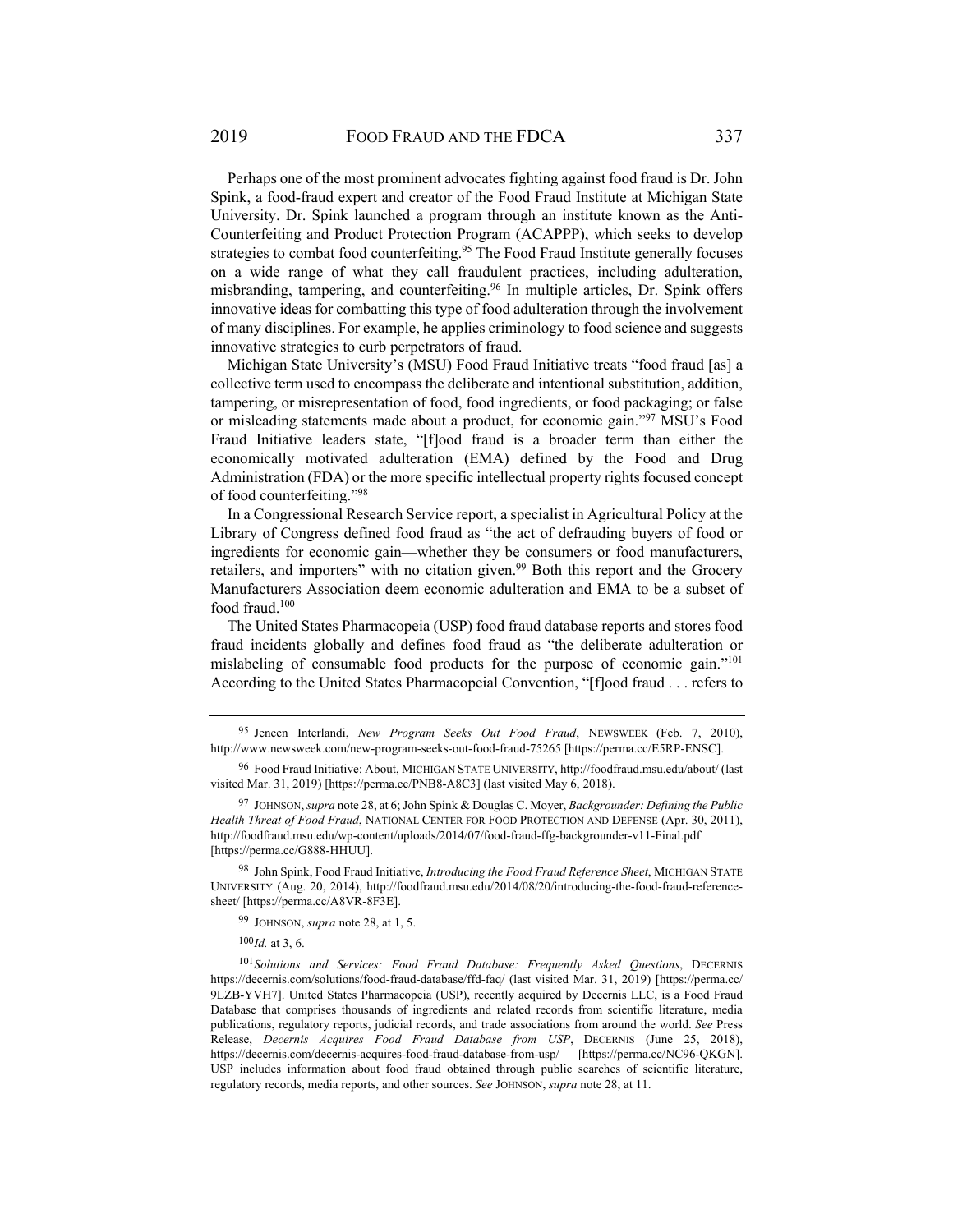the fraudulent addition of non-authentic substances or removal or replacement of authentic substances without the purchaser's knowledge for economic gain of the seller."<sup>102</sup> The USP Database is limited and isolated to three types of fraud: "complete or partial replacement of a food ingredient . . . with a less expensive substitute," "addition of small amounts of a non-authentic substance to mask inferior quality ingredients," and "removal or intentional omission of an authentic and valuable constituent in a food product or food ingredient."103 The USP Convention also states that food fraud is "economic adulteration, economically motivated adulteration, intentional adulteration, or food counterfeiting."<sup>104</sup>

With no reference to the statute by which it must abide, FDA defines economically motivated adulteration (EMA) "as the fraudulent, intentional substitution or addition of a substance in a product for the purpose of increasing the apparent value of the product or reducing the cost of its production, i.e., for economic gain."105 This definition includes dilution of products if the dilution is known to cause or could cause health risks to consumers and includes masking agents added to conceal dilution.<sup>106</sup> While FDA states this is a "working" definition for purposes of a public meeting to "stimulate and focus a discussion about ways in which the food . . . industries, regulatory agencies, and other parties can better predict and prevent economically motivated adulteration with a focus on situations that pose the greatest public health risk," this definition has already been referenced in multiple congressional research reports.107 For all intents and purposes, FDA's new definition is beyond a working definition, and it appears to follow the crusaders against food fraud definitions that confuse fraud and adulteration, two distinct words.

In a 2011 U.S. Government Accountability Office (GAO) Report, FDA's working definition was adopted as the definition for economic adulteration.<sup>108</sup> However, the GAO Report distinguished economic adulteration from other forms of *intentional* adulteration like food terrorism whose primary purpose is to cause harm to others. The GAO Report also distinguished economic adulteration from unintentional adulteration including mistakes in the manufacturing process.109 Food fraud is not named in the report. Fraud is only found within GAO's adopted FDA definition.

<sup>102</sup> JOHNSON, *supra* note 28, at 6. In Mr. Moore's position as lead scientific liaison to USP's Expert Panel on Ingredient Adulterants, Mr. Moore considers "EMA to be a subset of food fraud." *See* Jeffrey C. Moore, *Food Fraud: Public Health Threats and the Need for New Analytical Detection Approaches*, *in* 209 U.S. PHARMACOPEIA: FOOD SECURITY: THE INTERSECTION OF SUSTAINABILITY, SAFETY AND DEFENSE, http://nabc.cals.cornell.edu/Publications/Reports/nabc\_23/23\_5\_3\_Moore.pdf [https://perma.cc/7JZ6- SS46].

<sup>103</sup> JOHNSON, *supra* note 28, at 6–7. Because USP limits and isolates its Database to three types of fraud, other types of frauds including counterfeits and simulations, gray area markets, product tampering, production over-runs, theft, smuggling, document fraud, and diversions are not reported within USP's Database.

 $104$ *Id*.

<sup>105</sup> Economically Motivated Adulteration; Public Meeting; Request for Comment, 74 Fed. Reg. 64, 15,497, 15,947–15,499 (Apr. 6, 2009).

 $106$ *Id.* 

<sup>107</sup> Economically Motivated Adulteration, *supra* note 105; *see also* GAO-12-46, *supra* note 29, at 3.

<sup>108</sup> GAO-12-46, *supra* note 29, at 3.

 $109$ *Id.* at 7.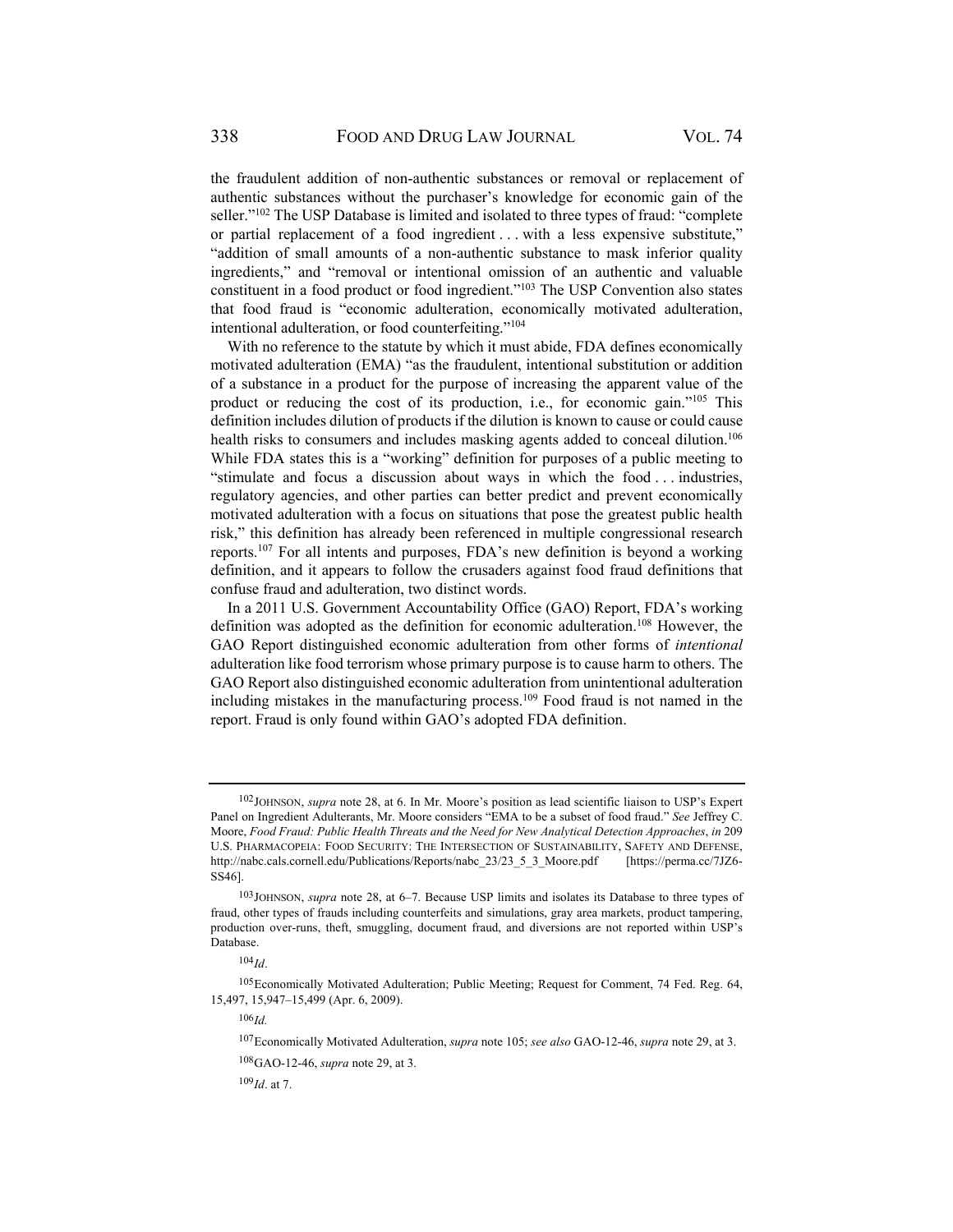In response to food supply threats, Michigan State University's Dr. Spink termed food terrorism as "food defense," and he states that "a food defense incident is an intentional act with intentional harm."<sup>110</sup> It is an attempt for all consumers to lose complete faith in their food supply. Dr. Spink explains that most food fraudsters do not intend to harm others. They harm others only as a byproduct of their economic motivation. In contrast, those fraudsters who intend to harm others pose the greatest challenge because ultimately, food fraud for them is "a crime of opportunity."111 Such a crime is not predictable, and fraudsters will likely strike just once rather than multiple times. A fraudster needs to enter the food supply chain undetected in just one instance to create pandemonium. So, there is no opportunity to react first then respond later to counteract future incidents.

The term food defense seems inappropriate as compared to other term names like food fraud and economically motivated adulteration that each indicate wrongful conduct. Food defense as a term to describe food terrorism does not indicate wrongful conduct but in fact the opposite, a means to stop wrongful conduct; this does not accurately describe food terrorism. Food defense is not something to discourage. Either food defense should be renamed, or it should be removed as a subcategory.

Because the 1938 Federal Food, Drug, and Cosmetic Act makes no reference to fraud, it is uncertain where the many food fraud definitions originate especially as an umbrella term that in some definitions include both economically motivated adulteration and economic adulteration.

#### *Crusaders Against Food Fraud and Their Demands*

Above all else, crusaders against food fraud demand a means to protect the global food supply from food fraud and incidents of food terrorism (food defense). They recognize that a preventative approach is better than a reactive approach. They also appear to understand the government budgetary constraints FDA faces because of the many issues the agency is forced to prioritize (generally safety issues) beyond food fraud. Instead, crusaders against food fraud look to private entities and other government agencies to help share the burden and develop preventative measures to protect against food fraud culprits whose food enters our food supply.

Industry trade groups such as the North American Olive Oil Association (NAOOA), the Vermont Maple Sugar Makers Association, and the American Spice Trade Association have taken a stand against food adulteration generally. NAOOA created a shared audit program whereby producers comply with set standards, and businesses use their program membership in their advertising and communication with consumers.112 Just as perpetrators have an economic incentive to adulterate food, industry trade groups have an economic incentive to ensure food is unadulterated. One of those economic incentives is to remain in business and to not lose customers and customer confidence. This was demonstrated when China laundered honey through the United States market and priced out and bankrupted many local beekeeping businesses because of economic adulteration. In addition, many industry trade groups have what FDA does not, funding. With funding comes the ability to research and

<sup>110</sup> John Spink & Douglas C. Moyer, *Defining the Public Health Threat of Food Fraud*, 76 J. FOOD SCI. R157, R157 (2011).

<sup>111</sup> John Spink & Douglas C. Moyer, *Understanding and Combating Food Fraud*, 67 FOOD TECH. MAG. 30, 33 (2013).

<sup>112</sup> Everstine et al., *supra* note 9, at 730.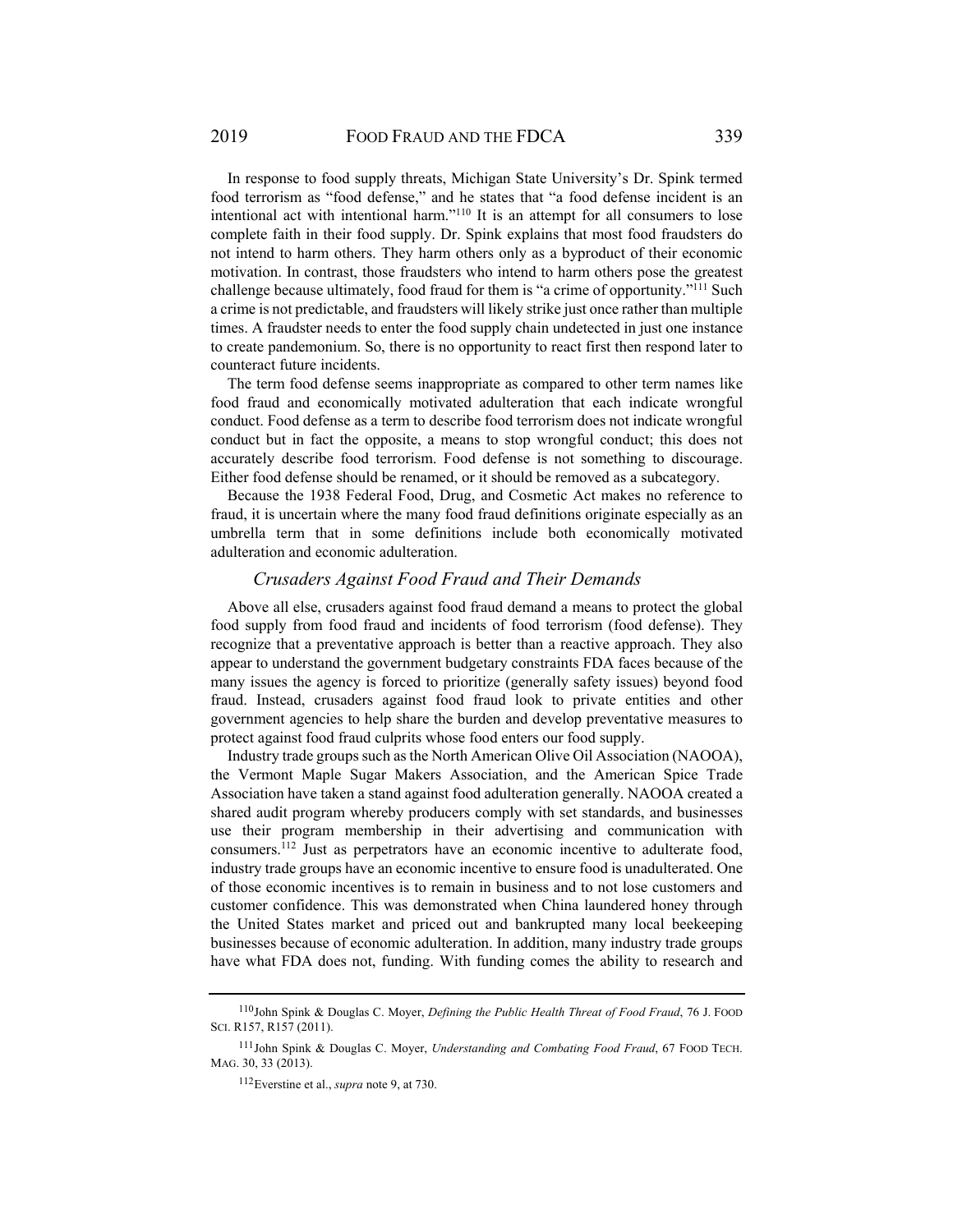determine new testing methods, educate consumers, increase inspections within specific trade groups, and disseminate and share information.

Dr. Spink specifically calls for preventative measures when it comes to the potential for food terrorism (food defense) attacks. He says that devising prevention methods is the only way to prevent a food defense attack. <sup>113</sup> One way to address both food fraud generally and food defense is, according to Spink, to increase the risk of detection and increase the cost to circumvent detection thereby disincentivizing food fraud.<sup>114</sup> In addition, many food fraud incidents are not isolated to food product violations but also implicate other regulatory violations such as intellectual property rights, fair labeling, tampering, theft, consumer product safety, misbranding, and product importation.<sup>115</sup> Other government agencies can share the burden of fighting against food fraud.

#### **PART C**

### *Discourse Disconnect between Crusaders Against Food Fraud and 1938 Food, Drug, and Cosmetic Act*

There is confusion between the term food fraud as used by the crusaders against food fraud and applied in FDA's working definition and the term economic adulteration as it appears in the FDCA. At first, it seemed that the two terms referred to the same idea, that of adulterated food that could cause consumers and competitors economic loss, and the crusaders against food fraud and the federal statute simply used one of the two terms exclusively. FDA's adoption of its new working definition has muddied the waters and requires clarification.

The statute does not refer to economic adulteration as food fraud because the statute does not explicitly require proof of fraud to establish a case of economic adulteration. In fact, the statute is specifically titled "Adulterated Food."116 Those with a legal background know that fraud is a defined term found in caselaw and requires proof of wrongful intent, whereas adulteration focuses on the condition of the product. The ordinary meaning of "adulteration" is "to make impure, spurious, or inferior by adding extraneous or improper ingredients."<sup>117</sup> It does not require intent. Further, according to the caselaw discussed previously, even economic adulteration is specific to the condition of the product. Intent, on the other hand, is addressed second after the condition of the product because economic adulteration can be intentional or unintentional. In fact, the statute does not mention intent at all. Food fraud occurs in the opposite order: intent is ascertained first, followed by the condition of the food.

Those in the crusaders against food fraud community use the inaccurate term, food fraud, and FDA's working definition incorporates this inaccurate term. Food fraud infers the intent to harm consumers through their food, and economic adulteration is considered a subset. While the term invokes far greater emotions than economic adulteration and is catchier, fraud interchanged with adulteration changes the meaning of economic adulteration and food adulteration. It places an improper emphasis on the

<sup>113</sup> Spink & Moyer, *supra* note 111.

<sup>114</sup> Spink & Moyer, *supra* note 110, at R161.

<sup>115</sup> *Id*. at R162.

<sup>116</sup> Federal Food, Drug, and Cosmetic Act § 402.

<sup>117</sup> Hutt & Hutt II, *supra* note 49, at 3.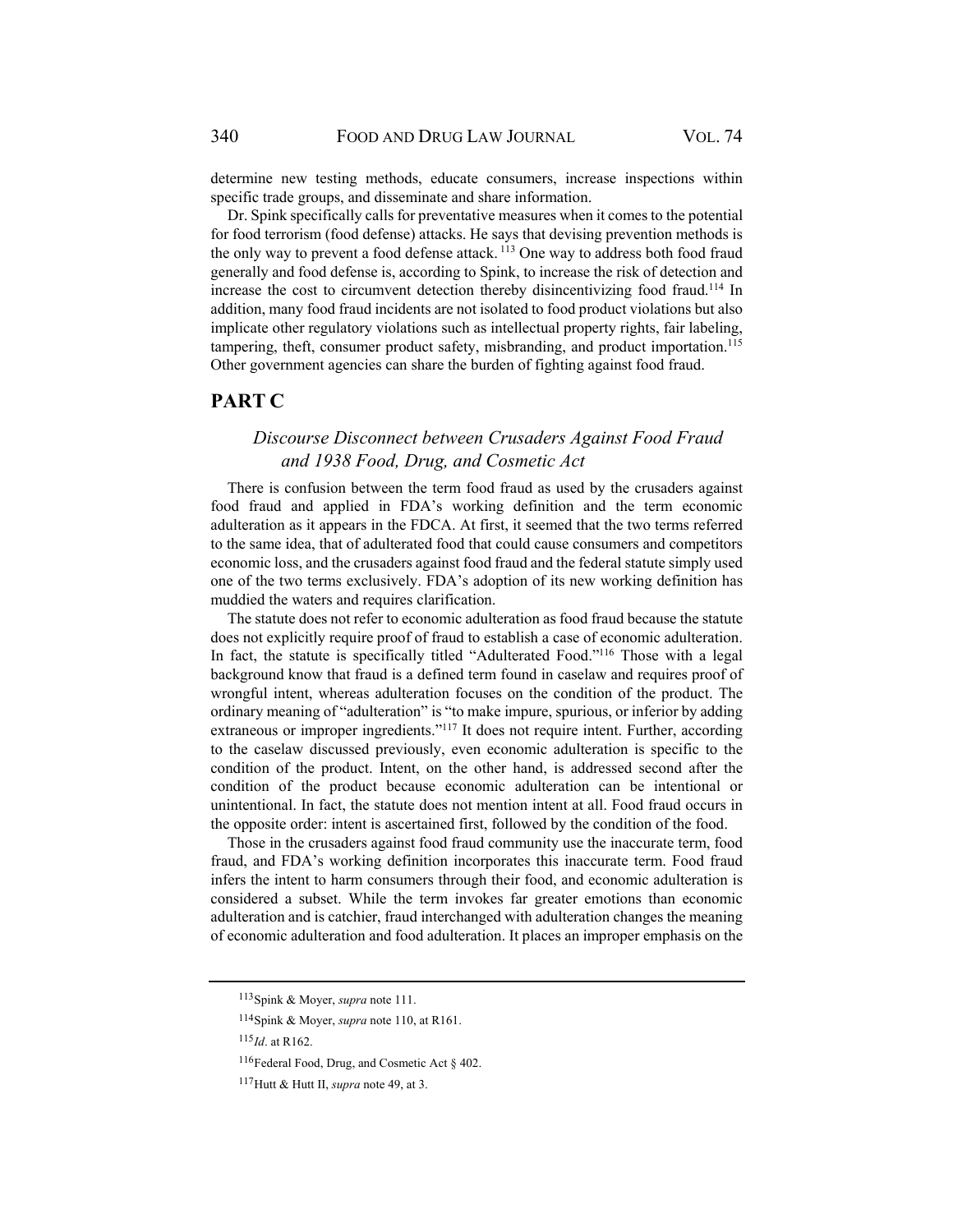perpetrator's motive and guilt, which may be difficult to prove especially in today's world where food touches many hands as it travels through the complex and extensive global supply chain. In addition, food fraud does not place enough emphasis on the condition of the food. This makes it more difficult to protect consumers. Finally, when the terms fraud and adulteration are used interchangeably, the standard of proof for adulteration seems to require intent.

In a rare occurrence, the author of a law review article misused fraud and adulteration. The author referred to all seafood adulteration as seafood fraud and defined seafood fraud as "the substitution, misrepresentation, or mislabeling of a species of seafood."<sup>118</sup> The author specifically noted intent in relation to seafood fraud: "[w]hether intentional or unintentional, [seafood fraud] is an economic, environmental, and food safety harm," and he asserted that food "fraud is not always intentional."119 This is a flawed definition of fraud; fraud always requires intent on the part of the culprit to deceive the alleged victim.<sup>120</sup> Any assertion that fraud can be unintentional is an inappropriate use of the word.

In 2009, the disconnect between the use of the two terms became especially relevant when FDA released its new "working" definition for economically motivated adulteration and included both fraud and intent within that definition.<sup>121</sup> This definition may create confusion in two respects. First, FDA seems to suggest that the burden of proof for economic adulteration should be increased. For attorneys who understand the legal definition of fraud, the definition implied a new direction for FDA (because intent is included), one in which FDA action should only be taken after fraud is first proven (a difficult violation to prove). This places too much emphasis on the fraud committed (the perpetrator's motive) and too little emphasis on the condition of the food. This also suggested that FDA might be losing sight of its mission, consumer protection. Consumer protection translates to protecting consumers first from adulterated food, not first determining the perpetrator's motive and only then after protecting consumers.

Second, FDA's definition is unclear as to how it is relevant to the 1938 FDCA, which describes food adulteration and economic adulteration but does not require intent as a prerequisite for enforcement. The Agency needs to clarify its definition and also specify whether the word "fraudulent" was adopted for public effect, to bring about the necessary attention the topic deserves and perhaps also as a means to bridge the gap between both the legal community and the crusaders against food fraud community, or whether it was incorporated for some other reason. While clarification is needed, it is certain that the new definition reflects no change to the statute. Because this is a legislative issue founded in statute, all parties including the legal community and the crusaders against food fraud community should refer to the statute.

Under the 1938 Act, adulteration and intent intersect in only one instance found in 21 USCA §342(a)(7). The statute states a product is adulterated "if it has been

<sup>118</sup> Stephen Wagner, *When Tuna Still Isn't Always Tuna: Federal Food Safety Regulatory Regime Continues to Inadequately Address Seafood Fraud*, 20 OCEAN & COASTAL L.J. 111, 112 (2015).

<sup>119</sup> *Id*. at 112, 116.

<sup>120</sup> Definition of Fraud, Black's Law Dictionary, https://thelawdictionary.org/fraud/ (last visited May 8, 2018) (citing Maher v. Hibernia Ins. Co., 67 N.Y. 283, 292 (1876)) [https://perma.cc/T4ES-K2KN].

<sup>121</sup> Economically Motivated Adulteration, *supra* note 105.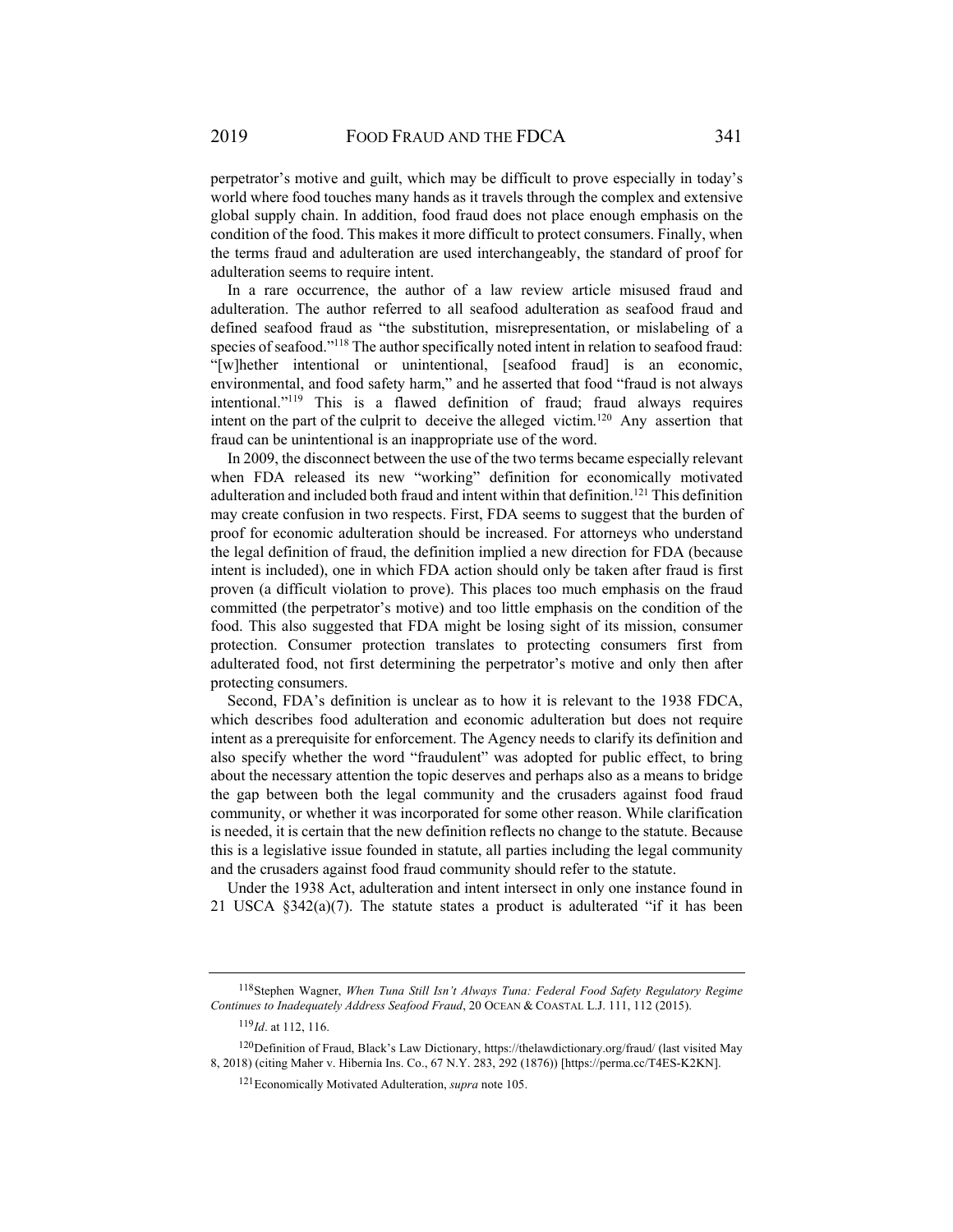intentionally subjected to radiation  $\ldots$ .  $\cdot$ <sup>122</sup> In all other instances, the harm done to the product or the threat of "injurious health" is enough to prove adulteration.<sup>123</sup> This proves that Congress knows how and chooses when to require intent if it intends to do so.

Originally, courts did not address intent because it was not explicitly found in the statute. Instead, they focused on the potential harm done to the consumer rather than the guilt of the merchants and traders. FDA's role is to protect the consumer, not the manufacturer. Thus, the mere fact that food was adulterated was enough; no intent required.124 For example, in *United States v. 2 Bags, Each Containing 110 Pounds, Poppy Seeds*, the court endorsed the view that the 1938 Act was to be viewed from the consumer's perspective, that a consumer was inexperienced and would fail to notice the differences between a higher quality and lower quality poppy seed.<sup>125</sup> The court further declared, "To set up deception of jobbers [merchants and traders] as the criterion for the determination of the issue of condemnation was, in our judgment, clearly erroneous. The express language of the pertinent provisions of the Act of Congress is reasonably susceptible of no such narrow interpretation."126 Using prior cases to support its position, the court reiterated the following words from *United States v. Thirteen Crates of Frozen Eggs*:

The Food and Drugs Act could not be enforced if the government is compelled to establish a wrongful intent on the part of those who ship prohibited articles in interstate commerce. It is enough that the articles are prohibited; and all that is necessary to be shown to justify condemnation is that the adulterated article of food has been transported in interstate commerce.<sup>127</sup>

Economic adulteration, as a subset of food adulteration, can be either intentional or unintentional, as described in the Gloucester Cheese example. The perpetrator's intent should not be the threshold to prevent another similar incident. Further, and contrary to FDA's working definition, economically motivated adulteration may not amount to fraud. Because unintentionally adulterated food can enter the food supply, it is imperative that FDA enforce the wrongdoing found in the condition of the food first, and in doing so, prevent harmful food from entering the food supply in the name of consumer protection without the prerequisite of proving wrongful intent. FDA should adopt food adulteration as the umbrella term that includes food fraud, economic adulteration, and economically motivated adulteration where harm is first determined. Fraud may then play a role in enforcement, but it should not play a role when assessing the condition of our food.

<sup>122 21</sup> U.S.C. § 342(a)(7) (2003).

<sup>&</sup>lt;sup>123</sup> Federal Food, Drug, and Cosmetic Act  $\frac{123}{6}$  402(a).

<sup>124</sup> *See Lexington Mill*, 232 U.S. at 399.

<sup>125</sup> *Poppy Seeds*, 147 F.2d at 128.

<sup>126</sup> *Id.* at 126.

<sup>127</sup> *Id.* (citing United States v. Thirteen Crates of Frozen Eggs, 215 F. 584, 585 (2nd Cir. 1914)).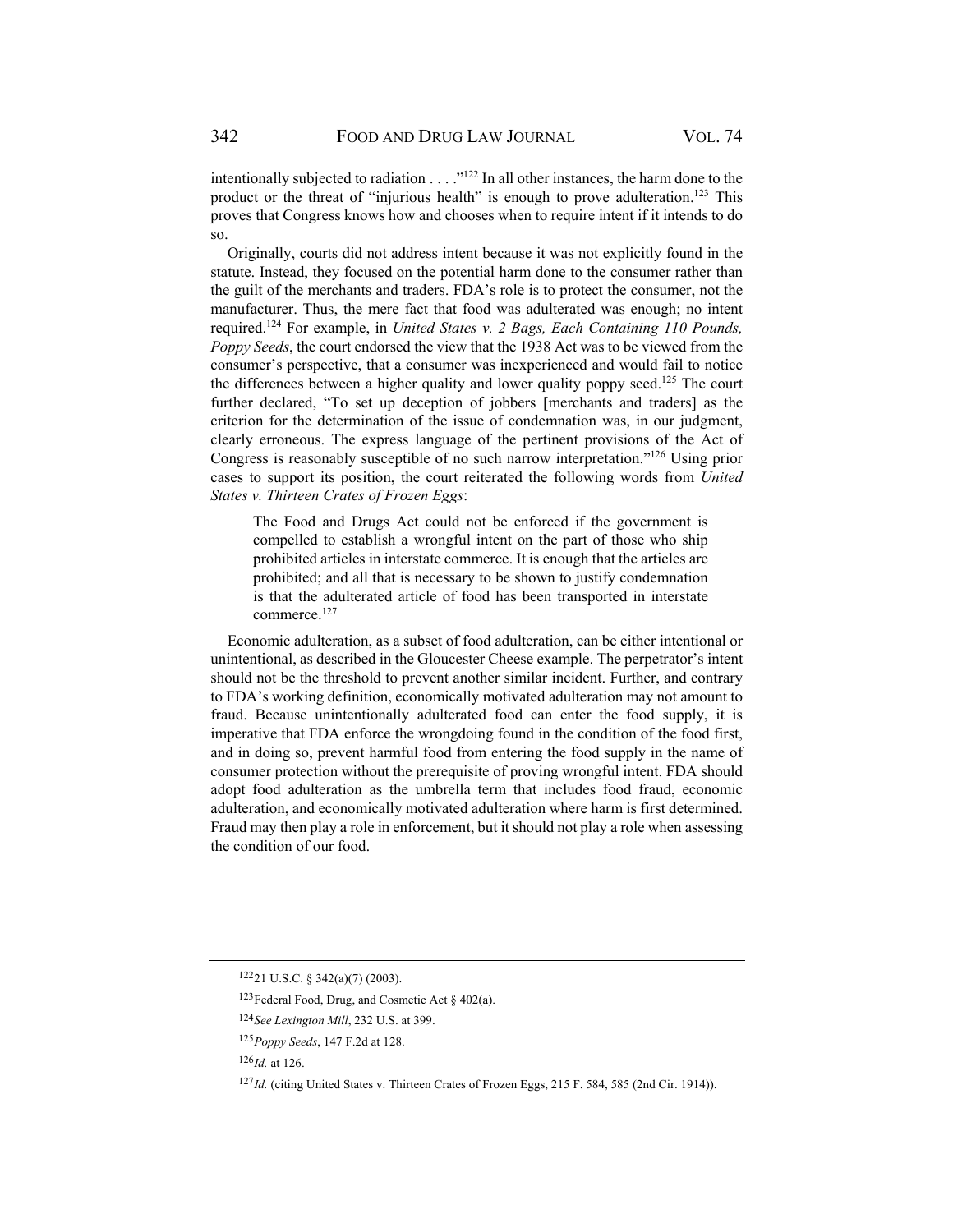# *How to Bridge the Gap: Solution to Resolve Definitional & Enforcement Problems in FDCA*

As for FDA's new use of the term "food fraud," it is a far cry from the longstanding definition of fraud, and it emphasizes culpability rather than the condition of the food. Thus, FDA should clarify the role of its new term and incorporate fraud only in enforcement. This will appropriately distinguish food fraud from economic adulteration and make it less difficult to protect consumers and more difficult for adulterated food to enter and remain in the food supply. It is also important for legal minds and non-legal minds to bridge the disconnect and confusion between the two terms, food fraud and food adulteration. Understandably, food fraud is a sexier term that invokes emotion and arguably makes food adulteration sound as terrible and newsworthy as it should. But if used, food fraud should be used in name only for the sole purpose of drawing attention to this issue.

Additionally, FDA should reevaluate its discretionary decisions as to whether to initiate enforcement actions against companies and individuals who economically adulterate food because consumer protection is compromised by today's economic adulteration scandals whether or not they are intentional or unintentional. However, this recommendation might not be realistic due to logistical or practical issues including budgetary restraints. In a 1997 report, GAO stated that "the existing federal system to ensure a safe food supply is fragmented, characterized by a complex maze of often inconsistent legal and regulatory requirements implemented by 12 different federal agencies, of which 6 have major roles in carrying out food safety and quality activities."128 Considering the realities FDA faces, private companies may need to assume a greater role in this area, and the crusaders against food fraud community could facilitate this.

In addition, the FDCA was not created with mass production on a global scale specifically in mind. The 1938 statute was not developed for today's industrialization. It is possible the statute needs to be amended to specifically address globalization.

In terms of enforcement measures, FDA does not enforce its statutes on its own. It relies and should rely more on other agencies to support its regulatory initiatives, including the Department of Justice, through its Consumer Protection Branch.<sup>129</sup> Dr. Spink sheds light on other government agencies that can support or otherwise alleviate some of the burden on FDA. Many food adulteration incidents implicate other regulatory violations relating to intellectual property rights, fair labeling, tampering, theft, consumer product safety, misbranding, and product importation.<sup>130</sup> The DOJ is likely the agency best equipped to enforce issues that involve intent and physical harm specifically, and it can use these elements to determine appropriate penalties and remedies.

FDA must first address whether food is adulterated to isolate its investigation to the condition of the food without initial emphasis on intent. Only after FDA's determination as to whether the food is adulterated should intent and fraud play a role in enforcement decisions. It should be an element used in determining criminal and

<sup>&</sup>lt;sup>128</sup> Letter from Robert Robinson, Director, Food and Agricultural Issues at U.S. Gen. Acct. Off., to Congressional Committees, *Food Safety: Fundamental Changes Needed to Improve Food Safety* (Sept. 9, 1997), https://www.gao.gov/assets/90/86979.pdf [https://perma.cc/5RDH-HCWH].

<sup>129</sup> ADAMS et al., *supra* note 44, at 733.

<sup>130</sup> Spink & Moyer, *supra* note 110, at R162.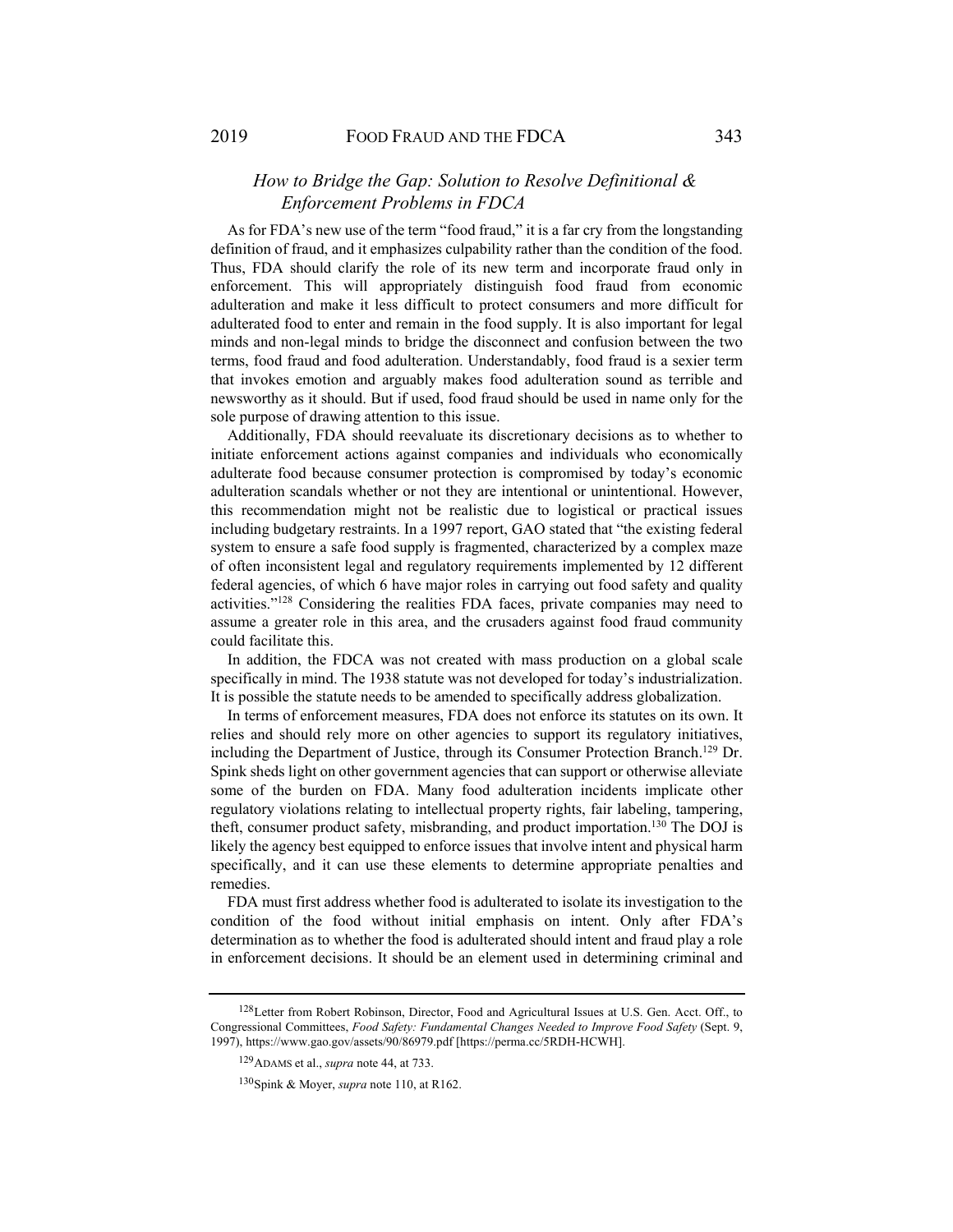civil consequences, including remedies and penalties. If intent was a prerequisite, adulterated food would enter the food supply with no enforcement recourse and no means to protect consumers because it would be too challenging to prove. In addition, when trying to first protect consumers and remove the threat to the food supply, it is not relevant whether the perpetrator had an evil mind.

Physical harm, like intent, is an important element that should be addressed after food adulteration is initially proven because it increases the severity of the crime. Physical harm expands food adulteration beyond economic adulteration, and it reveals the serious potential impact food adulteration can have on individuals and society. It may also derive from violations of other sections of the statute. However, physical harm in this circumstance, like intent, can be difficult to prove because the proof (the food itself) is consumed and digested. Therefore, the *possible* injury to health should be enough to increase penalties.

Physical harm as a result of food adulteration is varied when it comes to public health risks. There may be immediate risks such as when a lethal or toxic substance enters the food supply, long-term exposure risks that harm public health slowly over time, and exposure risks affecting those with compromised immune systems such as the sick, the elderly, or children with allergies. $131$  Even if a food adulteration incident does not lead to physical harm, a perpetrator's knowledge of physical harm should increase the severity of the offense, and it will also likely reduce supply chain vulnerabilities from further exploitation.<sup>132</sup> The increased severity and consequences will disincentive perpetrators. For these reasons, physical harm and intent should be incorporated in the enforcement aspect of food adulteration to increase consequences for such wrongdoings, specifically when determining punishments, penalties, and remedies.

# *How to Bridge the Gap: Methods in Place Today and Looking Toward the Future*

Previously, the best test to detect food adulteration included using senses and memory of what food tasted like in a rural setting. However, even those with firsthand knowledge find it difficult to distinguish adulterated food from unadulterated food because technology is constantly evolving to trick our senses. Food adulteration perpetrators aim to enter the food supply undetected and exploit those detection methods currently used.133 And with the increased incidence of food adulteration in the world today, the threat of food defense (food terrorism) is more and more likely. For these reasons, FDA needs to take preventative measures to further protect consumers. FDA's current approach is not and will not adequately protect consumers.

As an illustration of ever-evolving technology and FDA's current strategy, consider honey-laundering. In the 1970s, honey adulteration was easily detected because of the use of invert syrups, glucose syrup, and corn syrup, but as detection methods identified the food adulteration, fraudsters changed their tactics and began to dilute honey using high fructose corn syrup instead.<sup>134</sup> The adulteration was not nearly as easy to detect

 $132$ *Id.* 

<sup>131</sup> GAO-12-46, *supra* note 29, at 7.

<sup>133</sup> Everstine et al., *supra* note 9, at 723.

<sup>134</sup> Everstine et al., *supra* note 9; Laleh Mehryar & Mohsen Esmaiili, *Honey & Honey Adulteration Detection: A Review*, Conference Paper at 11th International Congress on Engineering and Food 1, 3 (May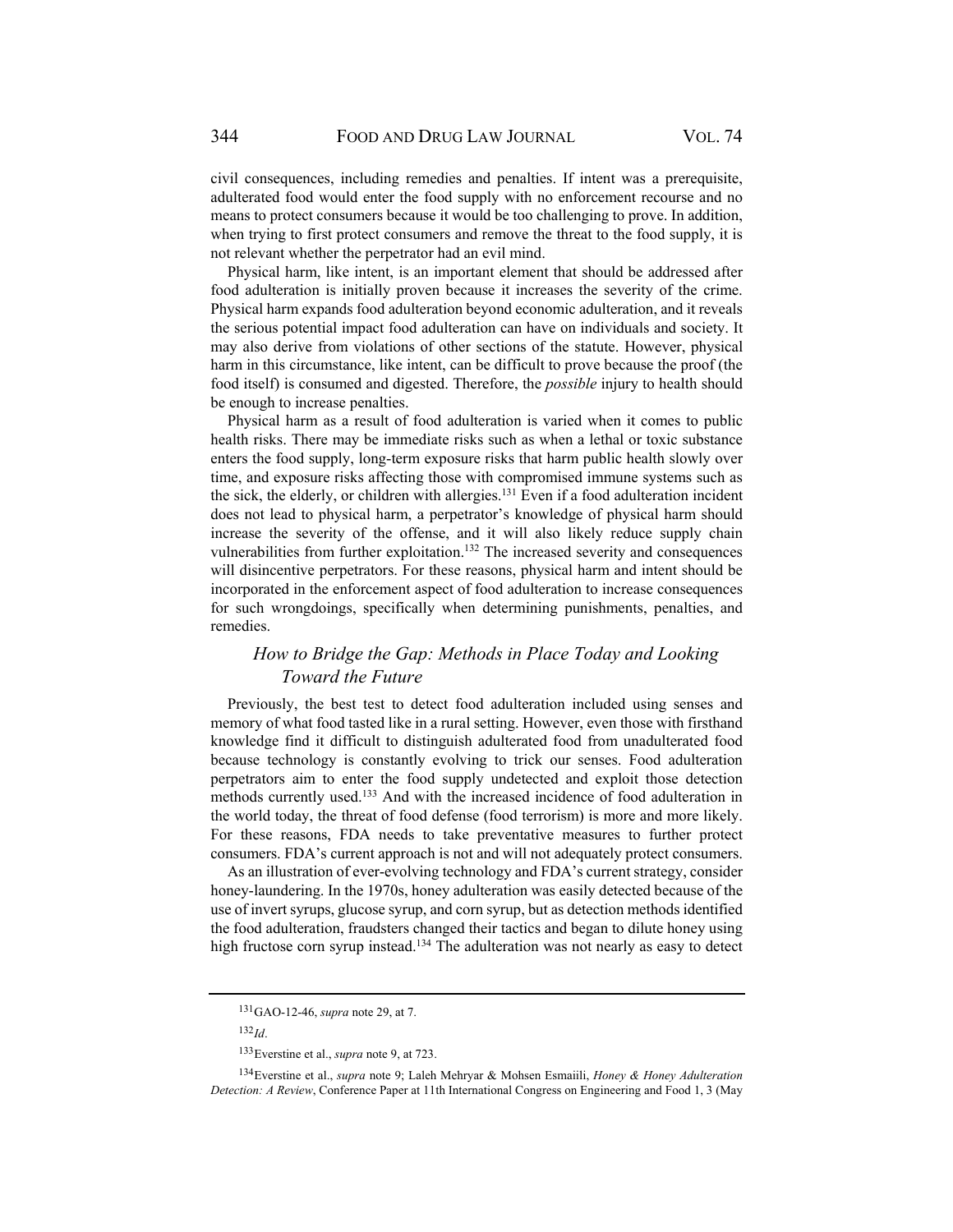because the sugar levels in high fructose corn syrup and honey are similar.<sup>135</sup> Today, detection methods must withstand global players and strategies; in 2013, the greatest number of adulterated honey products entered the United States market from China and Argentina.136 The United States responded to these global honey players with tariffs, and to assess those tariffs and detect puddle points, the United States developed tests to analyze natural soil residue to identify the country of origin.<sup>137</sup> Again, fraudsters adapted by removing any sign of pollen or soil to trace the honey back to its country of origin.138 This process continues to evolve as new adulterants enter the market. The problem is not FDA's detection methods; rather, the problem is that those who adulterate are in control of our food supply, not FDA. This is especially terrifying when considering the potential for food terrorism.

While perpetrators may currently seem to have the upper hand, there may be alternatives to predicting their next moves. For example, even though the United States currently has no designated standard to identify honey, individual states have taken action and adopted their own standards.139 This could be one avenue for FDA to explore, to utilize the support of states. In addition, Dr. Spink proposes decreasing fraud opportunities by "increasing the risk of detection or increasing the costs of the necessary technology to commit the fraud and/or of developing quality levels that would attract consumers."<sup>140</sup> Here, intent and motivation could play a role. It is important to understand a perpetrator's intent and motive in order to devise tests and remain one step ahead. If FDA adopts Dr. Spink's strategies, the Agency's approach may transform into one that is more proactive.

As other federal agencies and private industry trade groups become more and more involved, the need for a shared database is important not only to record past adulteration but also to trigger warnings for future potential attacks. Some of those warning signs may include "below-market pricing, rapid increases in supplies and sales, or known imbalances in quantities between primary production and final distribution."141 One solution would be to shorten the food supply chain. However, in our global world, this is not feasible on a large-scale, especially when world-wide connections are encouraged.

There are currently two food database systems in place: the USP Convention Food Fraud Database and the National Center for Food Protection and Defense (NCFPD) EMA Incident Database.<sup>142</sup> However, both are not preventative and do not take a proactive approach to ensure safe, high quality food. A congressional research service

135 Everstine et al., *supra* note 9.

136 Sarah Easter Strayer et al., *Economically Motivated Adulteration of Honey: Quality Control Vulnerabilities in the International Honey Market*, 34 FOOD PROTECTION TRENDS 8, 11 (2014).

137 Everstine et al., *supra* note 9. *See also* Soares, supra note 7, at 1072, 1088.

138 Sarah Easter Strayer et al., *supra* note 136, at 9.

139 Everstine et al., *supra* note 9. *See also*, Mark D. Anstoetter & Madeleine M. McDonough, *USDA to examine need for honey standard of identity*, LEXOLOGY (Aug. 22, 2014), https://www.lexology.com/ library/detail.aspx?g=0438b16a-887e-4d87-bee2-1c5e72a6709d [https://perma.cc/J5BZ-TLNF].

140 Spink & Moyer, *supra* note 110, at R161.

<sup>2011),</sup> https://www.researchgate.net/publication/230801848\_Honey\_Honey\_Adulteration\_Detection\_A\_ Review [https://perma.cc/2MSL-8T6D].

<sup>141</sup> Everstine et al., *supra* note 9, at 731.

<sup>142</sup> JOHNSON, *supra* note 28, at 10.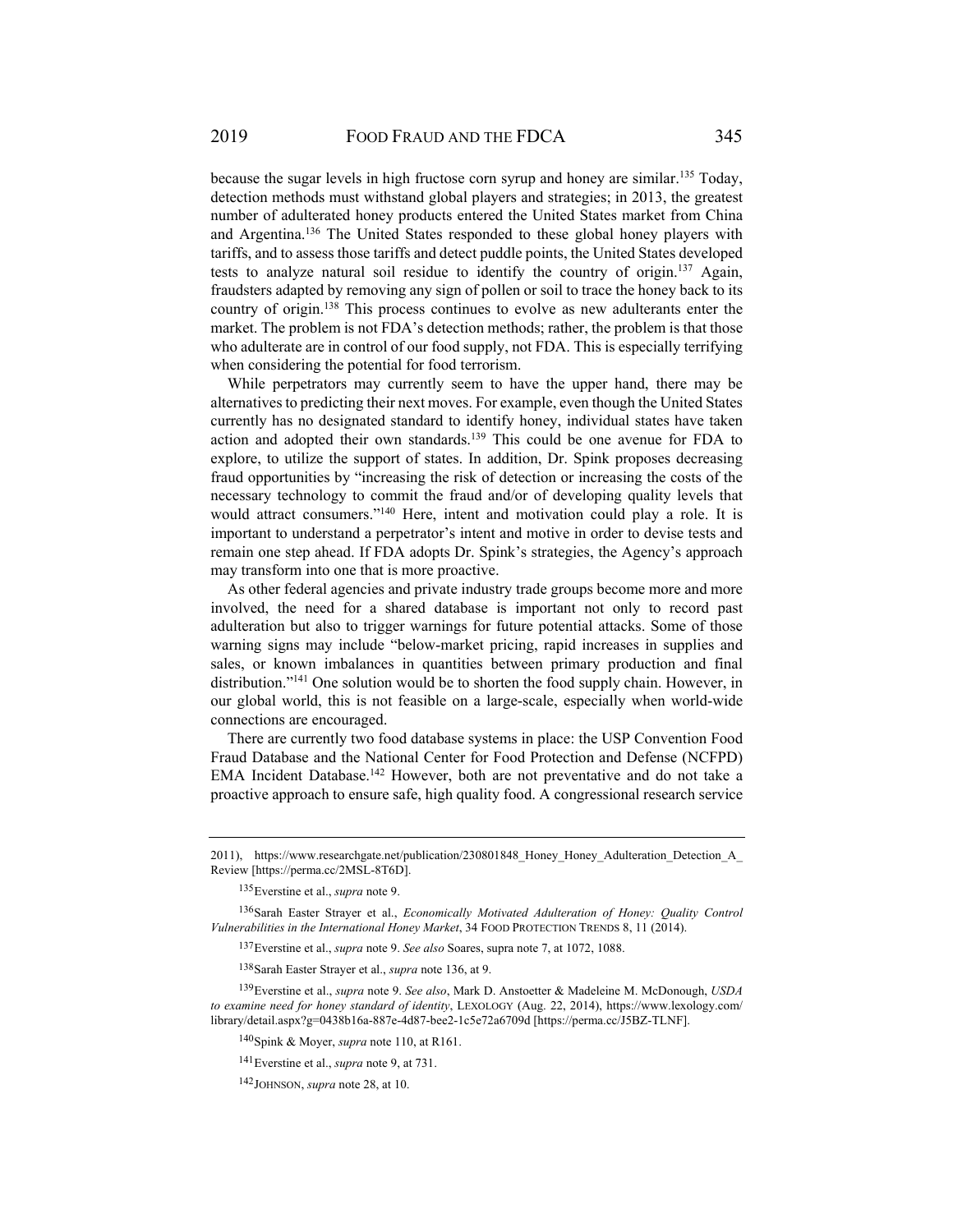report stated, in reference to USP and NCFPD, that there is no way to know if the information reported through each database is accurate "because there is no single comprehensive surveillance system to detect food fraud in the United States or worldwide."<sup>143</sup> Each database relies on submitted reports and incidents to populate its database, meaning food adulteration must have already taken place and must have already been detected in order to be recorded in each database.<sup>144</sup> Given the increasing sophistication in technology to avoid detection, it is likely each database is missing a significant number of incidents and reports of food adulteration. Thus, new technology is needed to hold each party within the supply chain accountable.

Blockchain technology is a preventative means to address both intentional and unintentional food adulteration. It is described as an "incorruptible digital ledger of economic transactions that can be programmed to record not just financial transactions but virtually everything of value."<sup>145</sup> Blockchain technology offers accountability to the food industry and most importantly to the consumer by providing a system of checks and balances throughout the entire supply chain. As our food supply chains increase in length, it is important that we know what ingredients are added, where, and by whom. Blockchain allows for greater and quicker responses to food threats.

Blockchain technology is a shared database, public to everyone.<sup>146</sup> It is a selfauditing system that automatically updates every ten minutes in millions of computers simultaneously.<sup>147</sup> This makes information stored on the blockchain easily verifiable, transparent, and difficult for a hacker to corrupt.<sup>148</sup> In this way, information including food-product details can be stored and authenticated at every step of the supply chain. This technology will add accountability to each person involved and increase awareness as to specific products' destinations, including recipients and for what purpose a consumer will purchase the product or ingredient. Think how this could have prevented the Gloucester Cheese incident.

Blockchain is used today to track movements within the supply chain for infant formula (recall the melamine problem) and fresh seafood through RFID tags and QR codes.149 Each time the product changes hands throughout the supply chain, the QR

<sup>143</sup> *Id*.

<sup>144</sup> JOHNSON, *supra* note 28, at 10. "Records are compiled from publicly available sources such as scientific literature, media publications, regulatory reports, judicial records and trade associations from around the world." *See Solutions and Services: Food Fraud Database: Frequently Asked Questions*, *supra* note 101. Another food fraud database called FAIR, Food Adulteration Incidents Registry, supports food defense efforts and FSMA compilation where "data is routinely curated from publicly available sources and includes food adulteration incidents motivated by terrorism, sabotage, and fraudulent economic gain." *See*  Food Protection and Defense Institute, *Food Adulteration Incidents Registry* (FAIR), UNIVERSITY OF MINNESOTA, https://foodprotection.umn.edu/fair (last visited May 7, 2018) [https://perma.cc/9MFC-SV3Y].

<sup>145</sup> Ameer Rosic, *What is Blockchain Technology? A Step-by-Step Guide for Beginners*, BLOCKGEEKS (2016), https://blockgeeks.com/guides/what-is-blockchain-technology/ [https://perma.cc/KM8E-K5VY].

<sup>146</sup> Sylvain Charlebois, *How Blockchain Technology Could Transform the Food Industry*, THE CONVERSATION (Dec. 19, 2017), http://theconversation.com/how-blockchain-technology-could-transformthe-food-industry-89348 [https://perma.cc/3C2A-HNM7].

<sup>147</sup> Rosic, *supra* note 145.

<sup>148</sup> Lukas Schor, *Bitcoin & Blockchain Basics*, MEDIUM (Feb. 22, 2018), [https://perma.cc/V2R9- LF3W].

<sup>149</sup> Padraig Belton, *The Battle Against Deadly Fake Foods Goes Hi-Tech*, BBC NEWS (Dec. 5, 2017), http://www.bbc.com/news/business-42152892 [https://perma.cc/9PXJ-VMWB]; Zoey Chong, *Blockchain ensures that your online baby food order is legit*, CNET (Feb. 13, 2018), https://www.cnet.com/news/bitcoin-